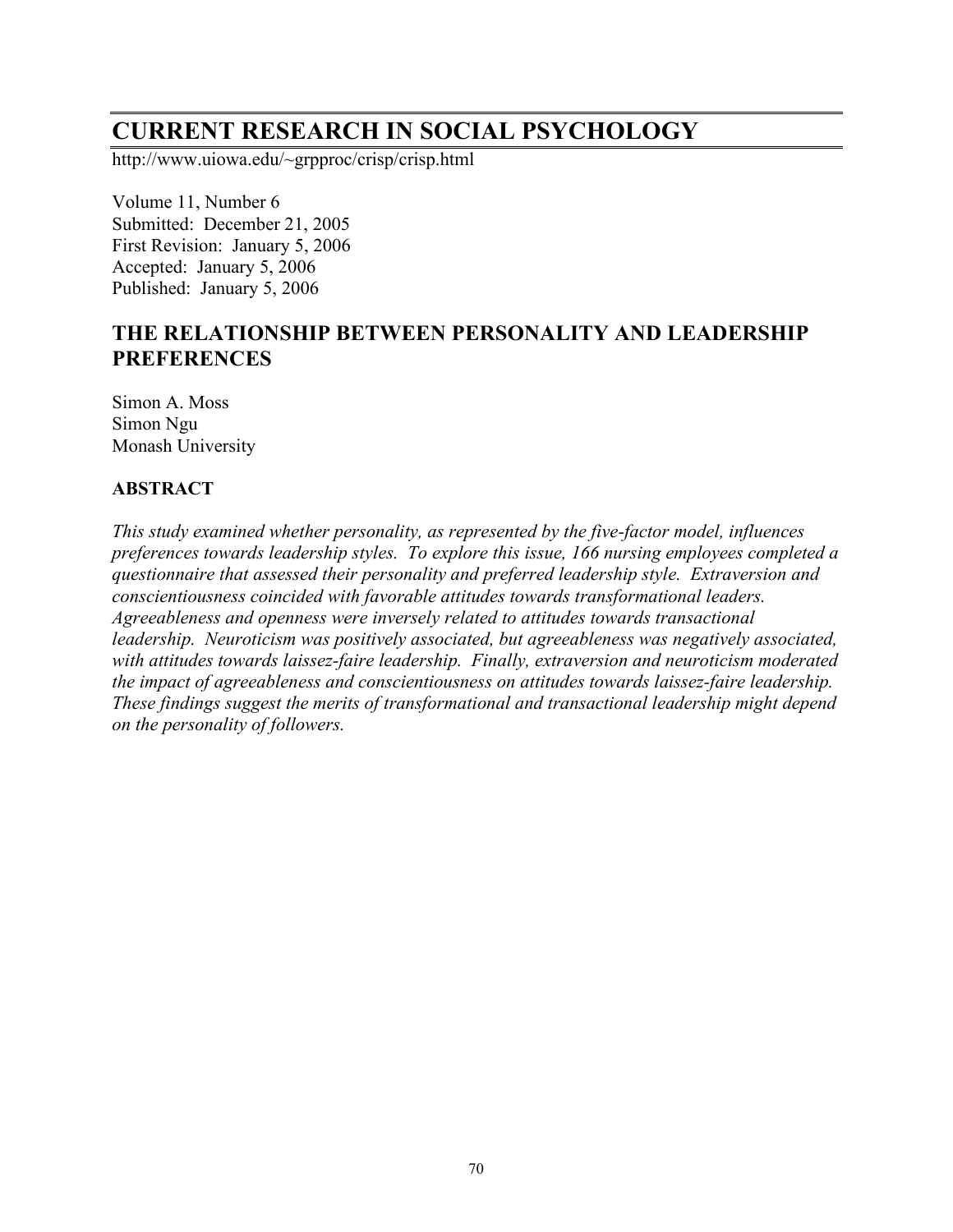Over the past two decades, two predominant and distinct characterizations of the consummate leader have emerged. First, the exemplary leader, as delineated by Bass (1985), inspires followers to transform, elevate, and coordinate, rather than merely pursue and fulfill, their goals and objectives. In particular, these leaders, designated as transformational, challenge the traditional but obsolete practices, procedures, and assumptions of the organization and then supersede these ineffective practices with an inspiring vision of the future (Bass & Avolio, 1990, 1994). To realize their vision, transformational leaders demonstrate the behaviors and qualities they champion and consider the unique desires, concerns, and qualities of each follower (see also Bass & Avolio, 1997; Conger, 1999; Martin & Epitropaki, 2001; Yammarino, Spangler, & Bass, 1993). Transformational leadership, in short, entails the promulgation of goals that transcend egocentric interests and current expectations but instead emphasize collective values and future objectives (Porter & Bigley, 2001; Yukl, 1999, 2002).

A wealth of research has indeed corroborated the benefits of transformational leaders. These studies often contrast this style with transactional leadership, in which the principal role of leaders is to offer rewards and incentives to employees who fulfill specific goals as well as provide feedback and criticism in response to shortfalls (see Bass, 1985; Bass & Avolio, 1997). Relative to transactional leadership, transformational leadership has been demonstrated to enhance the performance of workgroups and organizations, as manifested by improvements in financial indices (e.g. Barling, Weber, & Kelloway, 1996), quality audits (Sosik & Dionne, 1997), sales performance (e.g. McColl-Kennedy & Anderson, 2002), and many other measures (see Flood et al., 2000; Sosik, Avolio, Kahai, & Jung, 1998). More specifically, transformational leadership also fosters creativity in followers and innovation in teams (e.g. Jung, 2001; Shin & Zhou, 2003; Sosik, 1997). Furthermore, transformational leadership enhances work attitudes and beliefs, including satisfaction with leaders (e.g. Conger, Kanungo, & Menon, 2000), satisfaction with the job (e.g. Martin & Epitropaki, 2001), self-efficacy (Kirkpatrick & Locke, 1996), and commitment (e.g. Bycio, Hackett, & Allen, 1995).

Although transformational leaders consider and accommodate the unique values, concerns, and qualities of each follower, they promulgate the same visionary, collective, and challenging goals to all employees. In stark contrast, proponents of other leadership frameworks, such as the contingency theory (Fiedler, 1967), path-goal theory (House, 1971; House & Mitchell, 1997), the situational-leadership model (Hersey & Blanchard, 1977), and leader-member exchange (Dansereau, Graen, & Haga, 1975; Graen & Cashman, 1975; Graen & Schiemann, 1978; Graen, Novak, & Sommerkamp, 1982), all underscore the need for leaders to adapt their behavior to the specific contexts in which they operate (for a review, see Hughes, Ginnett, & Curphy, 1998). For example, the contingency theory suggests that leaders should strive to facilitate the achievement of goals, rather than enhance employee relationships and satisfaction, in very favorable or unfavorable circumstances, as defined by the level of structure that is imposed, the authoritative power that is granted, and the relationships with followers (Fiedler, 1967; Peters, Hartke, & Pohlmann, 1985) The situational-leadership model, however, recommends that leaders impose progressively less direction as employees mature and assume responsibility (Hersey & Blanchard, 1977; see also Vecchio & Boatwright, 2002).

The juxtaposition of these two perspectives, transformational leadership and the adaptation to specific contexts, implies that perhaps the effects of various leadership styles might vary across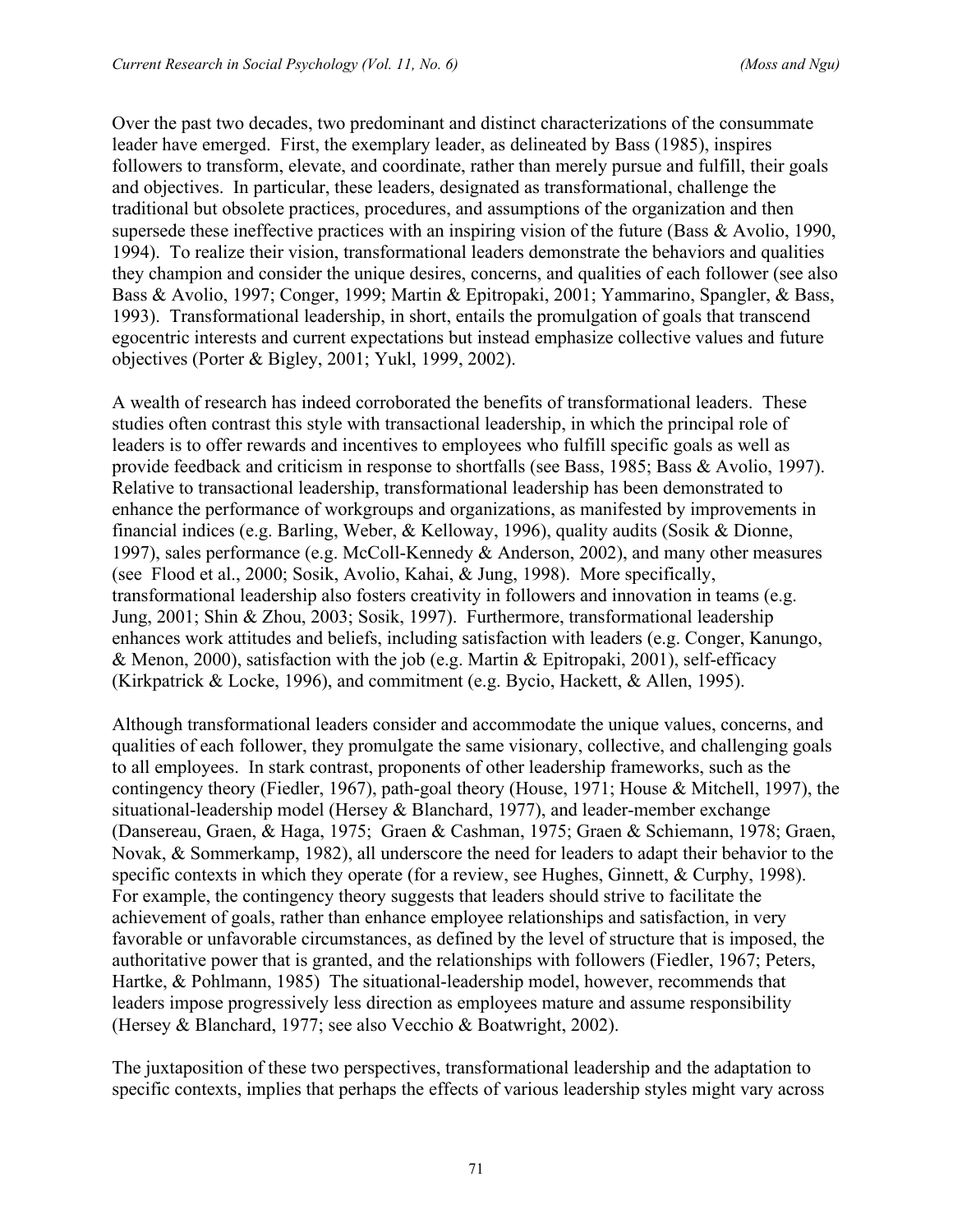circumstances. Consistent with this proposition, some research has revealed the efficacy of transformational leadership does depend on the characteristics of followers. Shin and Zhou (2003), for example, revealed the impact of transformational leadership on follower creativity was especially pronounced when these employees value harmony, tradition, and compliance. Likewise, transformational leadership is also more likely to promote the performance of workgroups when followers exhibit an elevated, rather than modest, need for autonomy (Wofford, Whittington, & Goodwin, 2001). Nevertheless, scholars have yet to formulate a comprehensive framework that predicts the characteristics of followers that amplify or inhibit the benefits of transformational leadership.

# **Preferences for Transformational Leadership**

The impact of transformational leadership should, at least partly, depend on the expectations and preferences of followers. Indeed, in a recent study, when the behavior of leaders matched the implicit expectations of their followers, the job satisfaction, commitment to the organization, and well-being of employees improved (Epitropaki & Martin, 2005). This finding suggests that transformational leadership is more likely to promote desirable work attitudes in employees who assume, either explicitly or tacitly, this style is appropriate and exemplary. Accordingly, leaders should direct their transformational behavior to followers who prefer this style.

This approach, however, is not feasible unless leaders can establish the preferences of their followers. Fortunately, recent research intimates the personality of followers could influence their leadership preferences. Ehrhart and Klein (2001), for instance, identified a collection of personality traits and values that correspond to a preference towards leaders who emphasize and promote a clear, inspiring, and challenging vision of the future, the cornerstone of transformational leadership. In particular, employees who like to participate in workplace decisions, but do not especially value job security, were especially likely to demonstrate a preference for these charismatic leaders (see also Dvir & Shamir, 2003).

This research, however, has not examined the gamut of personality traits that could influence preferred leadership styles; thus, preferred leadership cannot yet be predicted from personality alone. An examination of the relationship between the five principal personality Traits (extraversion, conscientiousness, openness to experience, agreeableness, and neuroticism) and preferences towards leadership could potentially resolve this shortfall. Many personality researchers contend these five factors, in essence, encompass almost every significant personality scale (Barrick & Mount, 1991; Costa, Jr. & McRae, 1992; Hough & Schneider, 1996). The five-factor model, although frequently challenged and debated (e.g., Becker, 1999; Kanfer & Ackerman, 2000; Lee, Ogunfowora, & Ashton, 2005; McAdams, 1992; Murtha, Kanfer, & Ackerman, 1996), remains the most pervasive and accepted characterization of personality traits (e.g. Goldberg, 1993; Judge & Ilies, 2002). Furthermore, most other formulations extend, rather than reject, this model altogether (e.g., Ashton, Lee, & Son, 2000; Ashton, Lee, & Son, 2000; Ashton, Lee, Perugini, Szarota, de Vries, Di Blas, L., et al., 2004; Piedmont, 1999).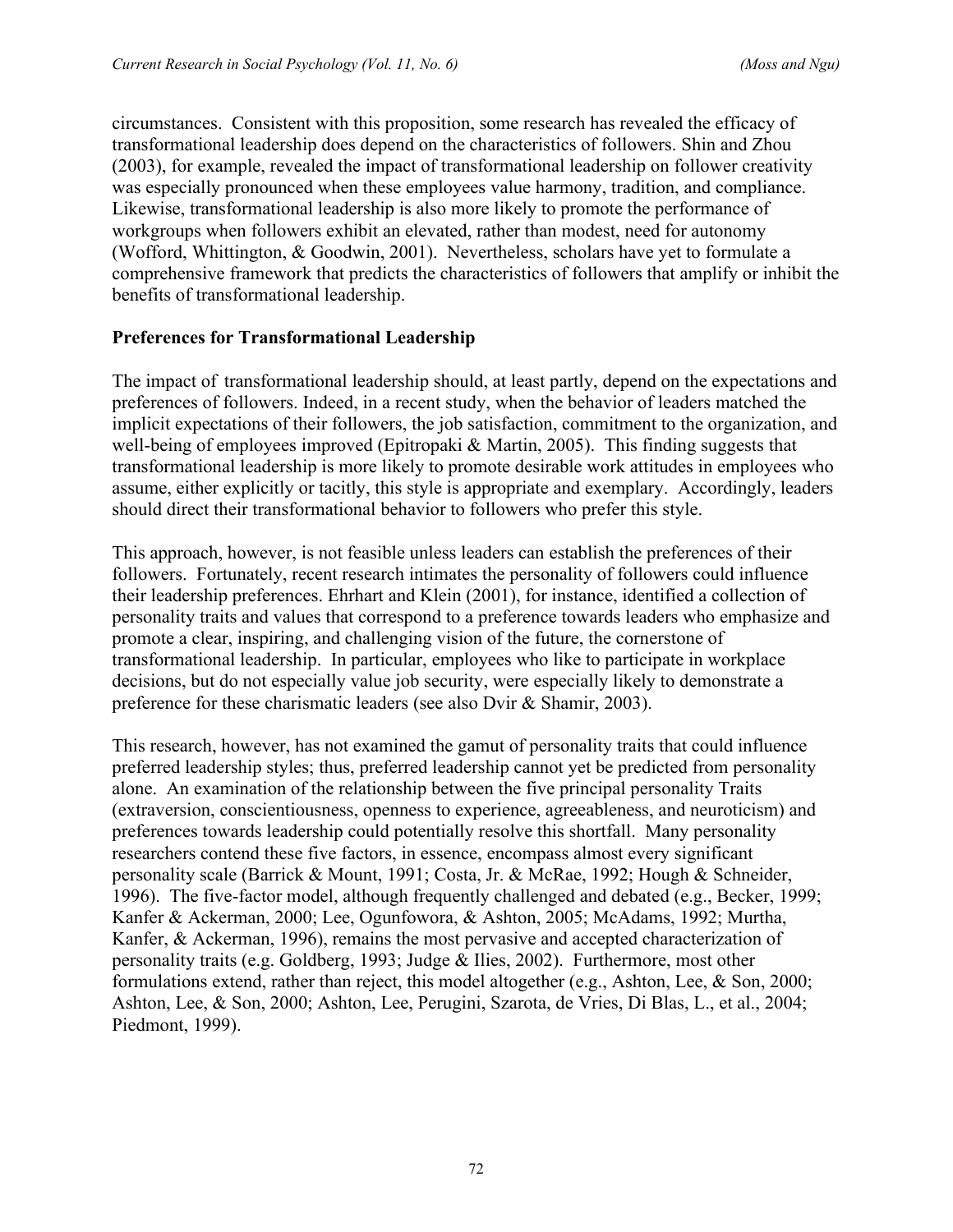#### **Five Factor Model and Preferences**

The first personality trait, extraversion, refers to the extent to which individuals are sociable, loquacious, energetic, adventurous, and assertive (e.g., Goldberg, 1992; McCrae & Costa, 1987). This trait seems to manifest two related needs or drives. First, extraversion was initially assumed to reflect limited levels of cortical arousal (e.g., Eysenk, 1970; see Geen, 1997), although this trait might instead correspond to a reduction in brainstem auditory evoked responses (Bullock & Gilliland, 1993). Extraverted individuals, therefore, seek exciting, stimulating events to boost these levels of arousal, usually in the form of social, gregarious experiences or risky, uncertain behaviors. For example, extraversion has been demonstrated to promote the incidence of risky activities (e.g. Cooper, Agocha, & Sheldon, 2000). Second, this trait is argued to evolve from a temperament called positive emotionality, which corresponds to elevated levels of dopamine (e.g. Depue & Collins, 1999), and augments sensitivity to rewards (Lucas, Diener, Grob, Suh,  $\&$ Shao, 2000; see also Elliot & Thrash, 2002). To illustrate, in one study, male extraverts were more likely than other individuals to assume a leadership role during team activities, but only when their performance was monitored by an attractive female (e.g. Campbell, Simpson, Stewart, & Manning, 2003).

Because of these fundamental drives, extraverts should be more likely than introverts to prefer transformational leaders. In particular, transformational leaders, because of their emphasis on collective interests (Bass, 1985), will tend to foster more interactions between team members and thus fulfill the need for extraverts to engage in social interactions (Ashton, Lee, & Paunonen, 1999). Consistent with this proposition, studies reveal that transformational leadership does promote more cohesion and interaction amongst team members (e.g. Carless, Mann, & Wearing, 1996). Furthermore, the lofty, challenging goals that transformational leader promote boost the potential for employees to receive sizeable rewards, which disproportionately motivate extraverted individuals (Lucas, Diener, Grob, Suh, & Shao, 2000). In contrast, transactional and laissez-faire leadership will not necessarily influence the prevalence of social interactions or the prospect of sizeable rewards; attitudes towards these leadership styles, therefore, might not vary with extraversion.

Hypothesis 1. Extraversion should be positively associated with preference towards transformational leadership.

The second personality trait, conscientiousness, refers to the extent to which individuals are organized, thorough, responsible, disciplined, motivated, and ambitious (Goldberg, 1992; McCrae & Costa, 1987). This trait might evolve, at least partly, from the temperament called effortful control, which corresponds to activation of the mid-prefrontal cortex including the cingulate gyrus (see Rothbart, Ahadi, & Evans, 2000), and reflects the inhibition of a dominant response. As a consequence, conscientiousness seems to reflect the suppression of immediate desires to ensure these individuals can fulfill future objectives, particularly impersonal rather than social goals. Another perspective conceptualizes conscientiousness as intimately related to integrity and compliance (Ones, Viswesvaran, & Schmidt, 1993), which perhaps evolved in optimize the success of social collectives (e.g. Hogan, 1983).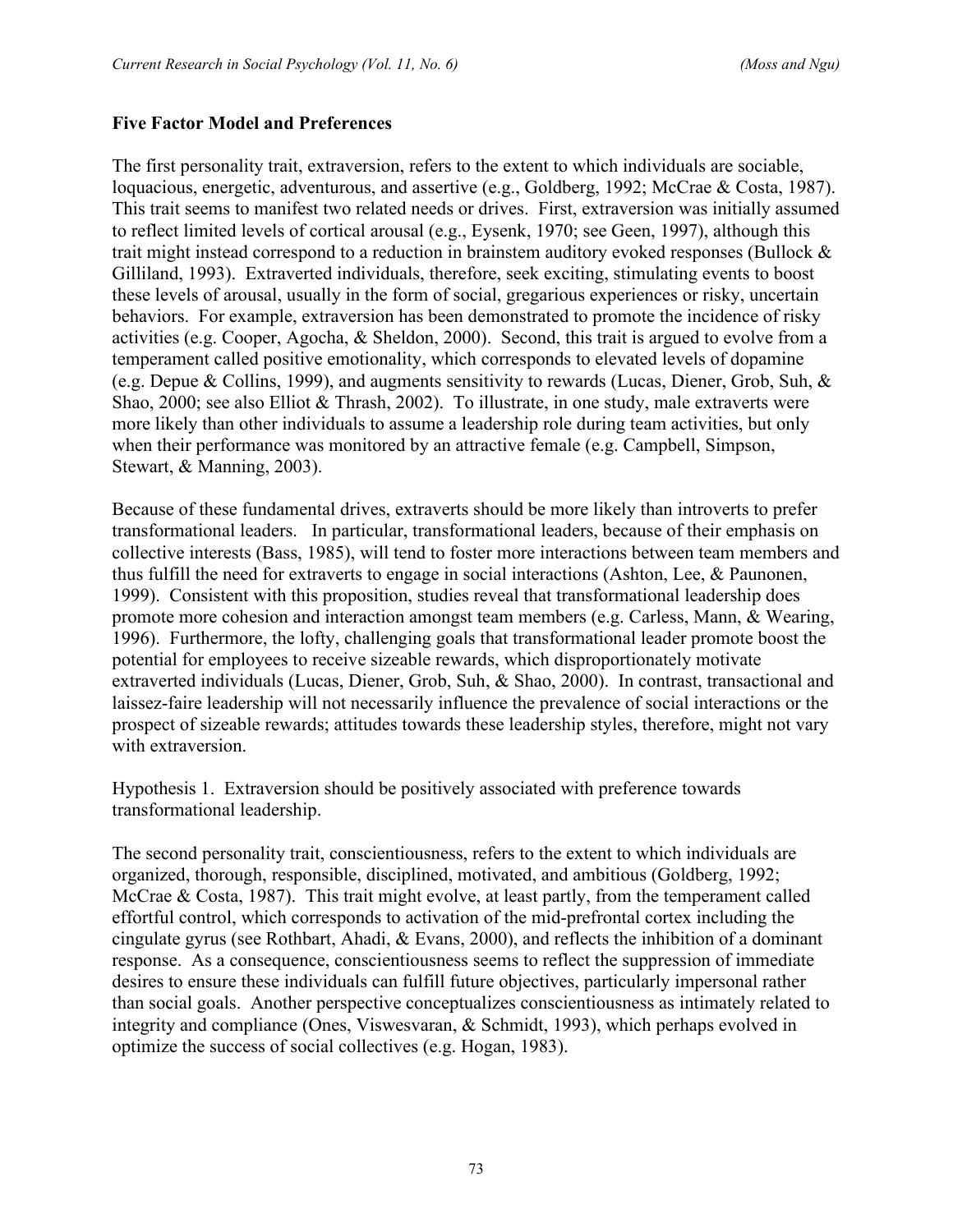Conceivably, conscientious individuals are more likely than other individuals to prefer transformational leaders. Like conscientious individuals, transformational leaders emphasize broad, future aspirations rather than egocentric, immediate desires. A variety of models, such as the attraction-similarity paradigm (Byrne, 1971; see also Byrne, Clore, & Smeaton, 1986), selfcategorization theory (e.g. Turner, Hogg, Oakes, Reicher, & Wetherell, 1987), and implicit egotism (Pelham, Mirenberg, & Jones, 2002), predict that employees are more inclined to like a manager who demonstrates similar behaviors, attitudes, and values to themselves.

Attitudes of conscientiousness towards transactional leadership, however, cannot be predicted a priori. On the one hand, when leaders engage in transactional behaviors, the goals and targets they expect their followers to fulfill are concrete and unambiguous (Bass, 1985; Bass & Avolio, 1990, 1997). Conscientious individuals, who feel motivated to realize the goals that are endorsed by their social environment, might become engaged and thus satisfied when their leader demonstrates transactional rather than laissez-faire behavior. On the other hand, unconscientious individuals, who do not set goals spontaneously (Ramanaiah, Sharpe, & Byravan, 1999), might be more likely to benefit from the goals that transactional leaders impose. Taken together, these arguments imply that attitudes towards transactional leadership might not depend on conscientiousness. Thus:

Hypothesis 2. Conscientiousness should be positively associated with preference towards transformational leadership.

Openness to experience reflects the degree to which individuals are curious, reflective, creative, imaginative, original, independent, unconventional, and accepting of diversity (e.g. Goldberg, 1992). Openness is often ascribed to a need or drive to experience variety and novelty, a motivation that might be rewarded through the activation of noradrenergic neurons (e.g., Zuckerman, 1984). In addition, some scholars attribute openness to a capacity or willingness to maintain a diverse variety of conflicting thoughts, feelings, and impulses. In contrast, closed individuals compartmentalize conflicting cognitions and even reject contradictory information (see Rokeach, 1960).

This portrayal of open individuals implies these employees will be especially receptive to transformational leadership. Transformational leaders challenge traditional practices (Bass, 1985), as well as institute inspiring developments, and thus provide open employees an opportunity to experience the variety they seek. Open individuals are more likely to feel satisfied when they can express this need (cf. Tett & Burnett, 2003). Furthermore, their capacity to entertain conflicting cognitions enables open individuals to tolerate the temporary ambiguity that might coincide with visionary objectives.

In contrast, open individuals should resist transactional leaders, which entails two principal behaviors: the provision of both incentives to reward suitable behavior and criticism to redress shortfalls (Bass, 1985; Bass & Avolio, 1997). This emphasis on the realization of current goals, instead of the introduction of novel objectives, might inhibit the variety that open individuals seek. Laissez-faire leaders, however, do not stifle this variety but also do not eradicate the impediments that often constrain creative pursuits and inventive initiatives (Bass, 1985), such as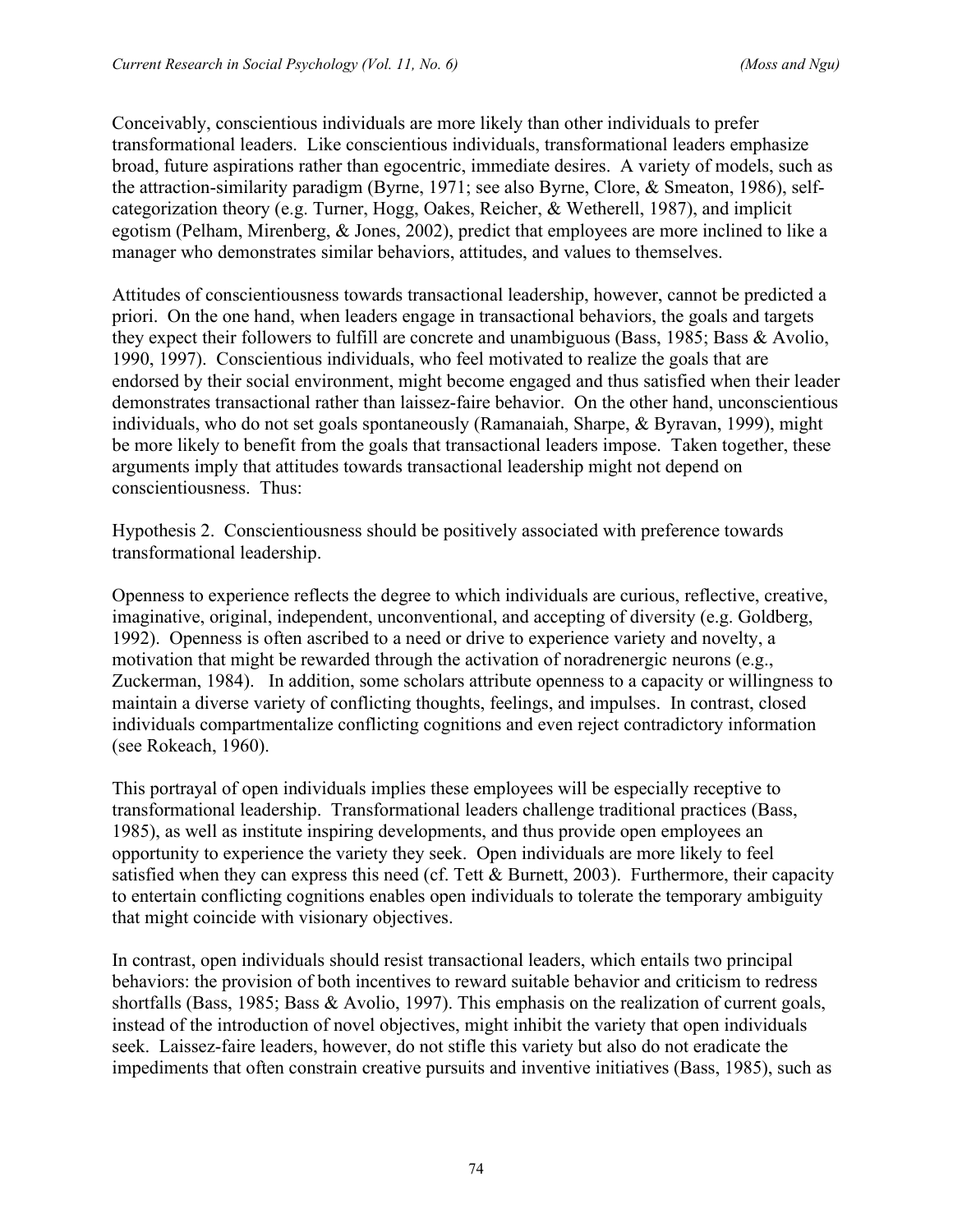biases against innovative suggestions (Ford & Gioia, 2000). Attitudes of employees towards laissez-faire leadership, therefore, might not be related to openness. Accordingly:

Hypothesis 3. Openness to experience should be positively associated with preference towards transformational leadership but negatively associated with preference towards transactional leadership.

Agreeableness refers to the extent to which individuals are compassionate, altruistic, cooperative, compliant, modest, forgiving, and trusting (e.g. Goldberg, 1992). Agreeable individuals are seldom argumentative and evade environments that are characterized by conflict (e.g. Suls, Martin, & David, 1998). To explain this tendency, Infante and Rancer (1982) contend that individuals who are not argumentative usually experience less excitement when they engage in arguments, as well a stronger aversion to these confrontations - than do individuals who are argumentative. To avert these arguments, agreeable individuals often suppress anger, resentment, and irritability (e.g. Meier  $& Robinson, 2004$ ) - an inclination that might be related to the timing of commissural transfer (see Kinsbourne & Bemporad, 1984) as well as increased volume in the right, but not left, orbito-frontal lobe (Rankin, et al., 2004)

Agreeable individuals are likely to experience an aversion to transactional leadership. In particular, transactional leadership, in which leaders provides rewards or criticism to motivate behavior, underscores the divergent, and indeed conflicting, goals of leaders and followers. Agreeable individuals, who attempt to circumvent conflict, are thus less inclined to prefer transactional leadership than are other employees.

In contrast, attitudes towards transformational leadership might not depend on agreeableness; this style entails behaviors that could either inhibit or augment conflict. The inclination of transformational leaders to promote collective goals (Bass, 1985, Bass & Avolio, 1997) could temper the likelihood of conflict. Conversely, transformational leaders tend to challenge extant practices (Bass, 1985, Bass & Avolio, 1997) - an inclination that could provoke conflict. Hence:

Hypothesis 4. Agreeableness should be inversely associated with preference towards transactional leadership.

Neuroticism describes individuals who are irritable, anxious, vulnerable, erratic, unstable, and discontent (e.g. Goldberg, 1992; McCrae & Costa, 1987). This emotionality is often ascribed to an elevated sensitivity to stimuli that are potentially adverse (e.g., Eysenck, 1982; but see Dornic & Bo, 1990). In particular, neuroticism reflects heightened activation of the *behavior inhibitory system* (Carver, Sutton, & Scheier, 2000; Elliot & Thrash, 2002; Gray, 1972, 1981; Rothbart, Ahadi, & Evans, 2000). This system, purportedly underpinned by the medial septal area, and modulated by the orbital frontal cortex, provokes negative affect and passive avoidance in response to stimuli that represent fear or disappointment.

Individuals with neuroticism are likely to perceive leaders as a potential threat and thus a source of fear. To minimize this threat, these individuals, who typically engage in passive avoidance, would prefer leaders who do not monitor their followers. As a consequence, they would prefer leaders who adopt a laissez-faire approach (Bass, 1985) - leaders who tend to shirk their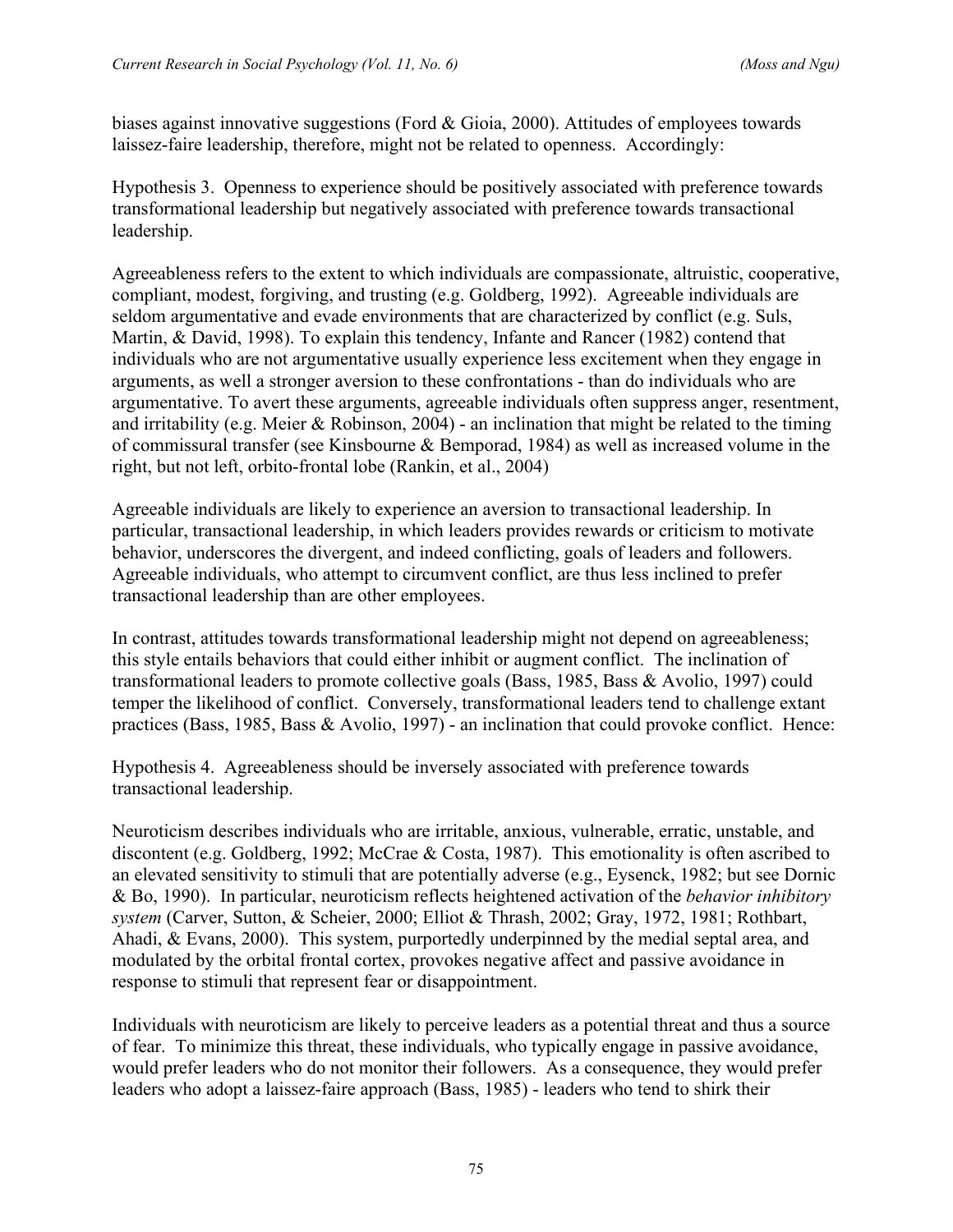responsibilities and shun involvement. Bass and Avolio (1997) conceptualize laissez-faire leaders as individuals who do not engage with their followers; they do not impart a vision, offer advice, reinforce exemplary behavior, or even redress ineffective practices.

The motivation and satisfaction of employees who exhibit neuroticism, because of their relative insensitivity to reward (e.g. Elliot & Thrash, 2002; Eysenck, 1982), is unlikely to depend on the extent to which leaders demonstrate transformational leadership. Furthermore, these employees might enjoy the structure and certainty that transactional managers impose but feel threatened by the potential of conflict that corresponds to this leadership style. Preferences towards transformational and transactional leadership, therefore, are not likely to vary with neuroticism. In short,

Hypothesis 5. Neuroticism should be positively associated with preference towards laissez-faire leadership.

# **Interactions between Personality Traits**

The previous section considered the effect of each personality trait on leadership preferences. The impact of each personality factor, however, might depend on one of the other traits. Previous research, however, has seldom explored the interactions between the five personality traits. One exception to this observation is exemplified in a study that was conducted by Witt, Brown, Barrick, and Mount (2002). This study revealed that conscientious individuals, as anticipated, were more likely than were other employees to receive favorable performance evaluations. Nevertheless, in employees who exhibited limited levels of agreeableness, conscientiousness was inversely associated with perceived job performance. The effect of conscientiousness on performance, therefore, depends on the level of agreeableness (for other examples, see Burke & Witt, 2002).

Extraversion and neuroticism, in particular, are likely to influence the association between the other personality traits and leadership preferences. Specifically, most individuals recognize the benefits and drawbacks of each leadership style. Extraverts, because of their sensitivity to rewards and gains but relative oblivion to costs and losses, will tend to focus their attention on the benefits (e.g. Elliot & Thrash, 2002; Lucas et al., 2000). In contrast, individuals with elevated levels of neuroticism are more sensitive to potential threats and thus more inclined to focus their attention on the drawbacks (e.g. Elliot & Thrash, 2002; Gray, 1972, 1981).

Extraversion and neuroticism should, therefore, affect the association between personality traits and leadership preferences, but only in specific instances. In particular, in some instances, the same leadership behavior could disproportionately benefit or disadvantage individuals with a specific personality trait, depending on the context. To illustrate, agreeable individuals will realize that laissez-faire leaders, because of their disconnection from their followers, are less inclined to intercede and thus unlikely to incite conflict (Bass, 1985). These leaders, however, do not develop a secure attachment with their followers and hence, as the theory of social categorization would predict (e.g., Fiske & Taylor, 1991; Haslam, Oakes, & Turner, 1996; Turner, Hogg, Oakes, Reicher, & Wetherell, 1987), might be less likely to support or understand these individuals if conflicts do arise. When extraversion is elevated, agreeable individuals will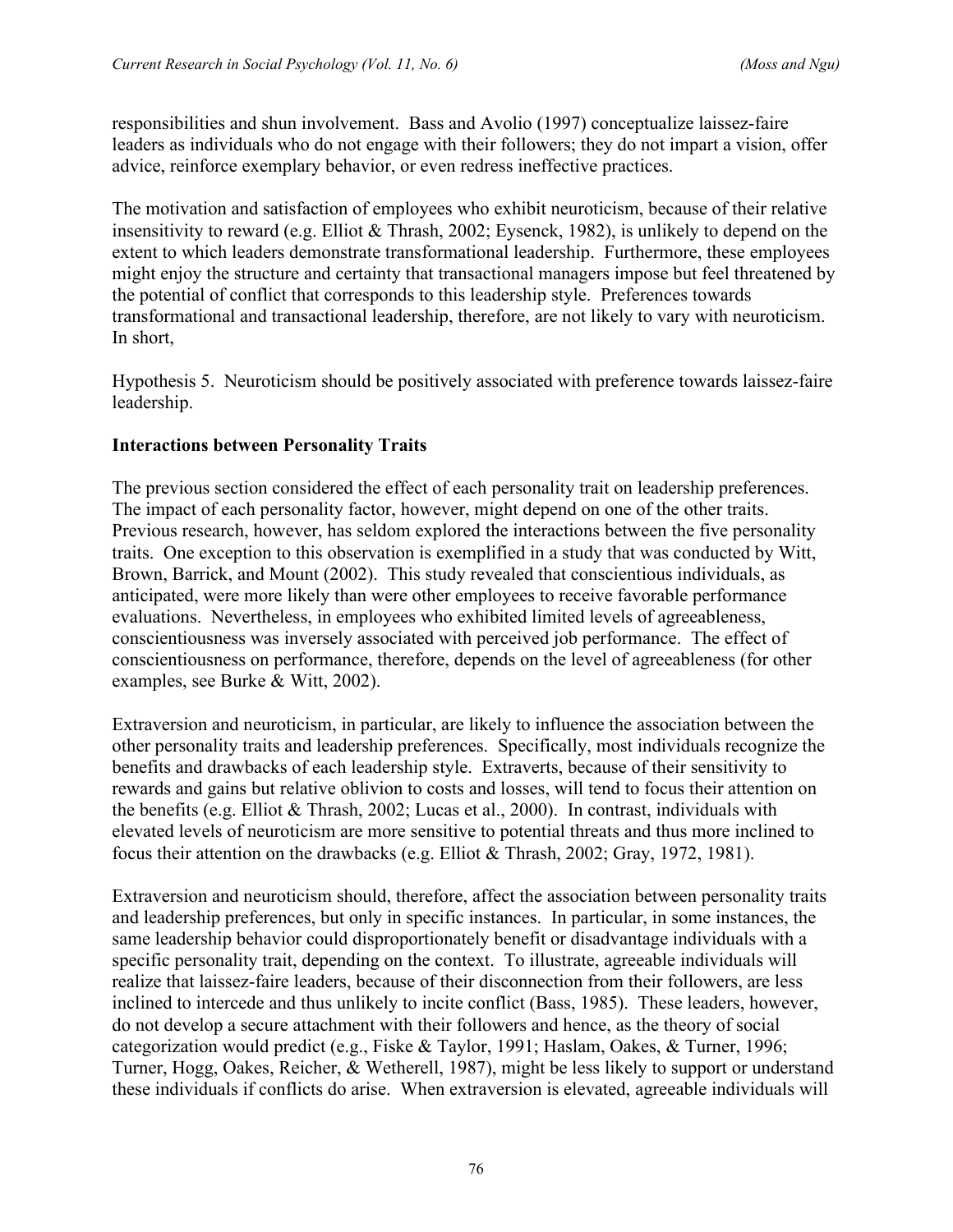emphasize the potential benefits of laissez-faire leadership. In contrast, when neuroticism is augmented, agreeable individuals become more sensitive to the potential drawbacks of this detached style of leadership. Accordingly:

Hypothesis 6a. When extraversion is limited, agreeableness should be negatively related to preference towards laissez-faire leadership. This relationship, however, should diminish as extraversion rises.

Hypothesis 6b. When neuroticism is elevated, agreeableness should be negatively related to preference towards laissez-faire leadership. This relationship, however, should diminish as neuroticism declines.

Extraversion and neuroticism could also influence the association between conscientiousness and attitudes towards laissez-faire leadership. Individuals who are not at all conscientious might feel that laissez-faire leaders will not challenge their indolence. Nevertheless, these unconscientious individuals might also recognize they are more likely than are their conscientious counterparts to benefit from the inspiration and drive that a dedicated leader could impart. Unconscientious employees, in other words, might feel they have not developed the capacity to set and fulfill their own goals effectively (although see, Byrne, Stoner, Thompson, & Hochwater. 2005, for findings that challenge this assumption). Again, when extraversion is elevated, unconscientious individuals will focus their attention on the potential benefits of laissez-faire leadership. When neuroticism is elevated, however, unconscientious individuals will recognize the likely drawbacks of laissez-faire leadership. Hence:

Hypothesis 7a. When extraversion is limited, conscientiousness should be negatively related to preference towards laissez-faire leadership. This relationship, however, should diminish as extraversion rises.

Hypothesis 7b. When neuroticism is elevated, conscientiousness should be negatively related to preference towards laissez-faire leadership. This relationship, however, should diminish as neuroticism declines.

# **METHOD**

# **Participants**

Participants included 166 nurses, only seven of whom were male, were recruited from two public and two private hospitals in Australia. The response rate approximated 70 percent. All participants had worked at least 20 hours a week for three months with their current supervisor. The sample age ranged from 21 to 70 years, with a mean of 40.

# **Materials**

Participants completed a self-administered survey that included the NEO-Five Factor Inventory (NEO-FFI; Costa & McCrae, 1992) as well as the Multifactor Leadership Questionnaire Form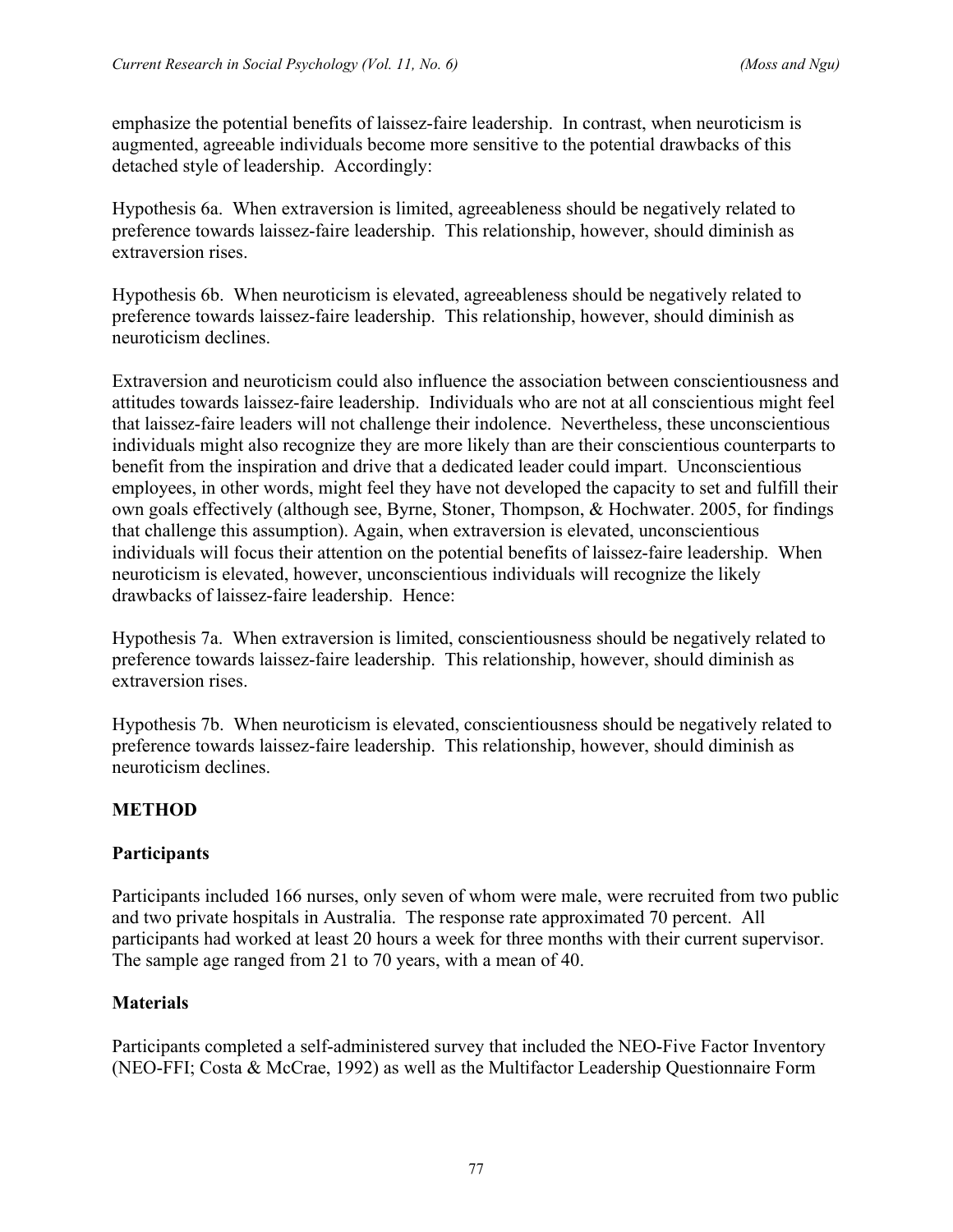5X-Short (MLQ; Avolio & Bass, 2002), which was adapted to identify the preferred, not the actual, behavior of their leaders.

*Personality*.The 60-item NEO-FFI was used to characterize the participants along the Big Five personality traits (Costa & McCrae, 1992). The NEO-FFI is a self-report questionnaire measuring the five personality domains of neuroticism (e.g., "I am not a worrier"), extraversion (e.g., "I really enjoy talking to people"), openness to experience (e.g., "I often try new and foreign foods"), agreeableness (e.g., "I generally try to be thoughtful and considerate") and conscientiousness (e.g., "I work hard to accomplish my goals"). Each trait corresponds to 12 items, measured on a five-point Likert-type scale. After reverse-scoring some items, the mean response was computed for each trait. Cronbach's alpha for the scales range from alpha = .68 to .81 (Costa & McCrae, 1992).

*Leadership Preferences.* The MLQ Form 5X-Short (Avolio & Bass, 2002) was adapted to assess the leadership preferences of the participants. In particular, participants were instructed to rate the extent to which a series of 45 behaviors matches their perception of their preferred or ideal leader from *strongly disagree* (0) to *strongly agree* (5).

This scale was used to measure attitudes towards transformational, transactional, and laissezfaire leadership. Transformational leadership refers to the extent to which their preferred leader challenges traditional practices (e.g., "Seeks different perspectives when solving problems"), considers the unique qualities of each follower (e.g., "Treats me as an individual rather than just as a member of a group"), articulates an inspiring vision of the future (e.g., "Talks optimistically about the future"), and demonstrates exemplary behaviors and attributes (e.g., "Goes beyond self-interest for the good of the group"). Transactional leadership entails the degree to which their preferred leader offers suitable rewards and recognition to reinforce desirable behavior (e.g., "Provides me with assistance in exchange for my efforts"), monitors followers closely to uncover errors or shortfalls (e.g., "Keeps track of all mistakes"), and interferers only when problems arise (e.g., "Fails to interfere until problems become serious"). Finally, laissez-faire leadership relates to the extent to which their preferred leader is detached rather than involved (e.g. "Is absent when needed"). The mean response was computed for each of the three principal leadership style. When the MLQ is used to assess actual leadership behavior, Cronbach's alpha for the subscales range from .74 to .94 (Bass & Avolio, 2000).

# **Procedure**

Unit managers or assistant unit managers of four hospitals received survey packs. These managers were instructed to distribute these survey packs to the first four of their followers alphabetically. This procedure was used to preclude sampling biases in the distribution of surveys. The survey pack included the NEO-FF, MLQ, as well as some other scales that were utilized for other purposes and an explanatory statement. The explanatory statement highlighted that participation was voluntary and that individual information provided would be disclosed only to test administrators for construct validation or to the respondent upon request. This statement emphasized that information would be used only for research purposes and not for any form of occupational assessment. Questionnaires were returned using self-addressed envelopes to ensure confidentiality and anonymity.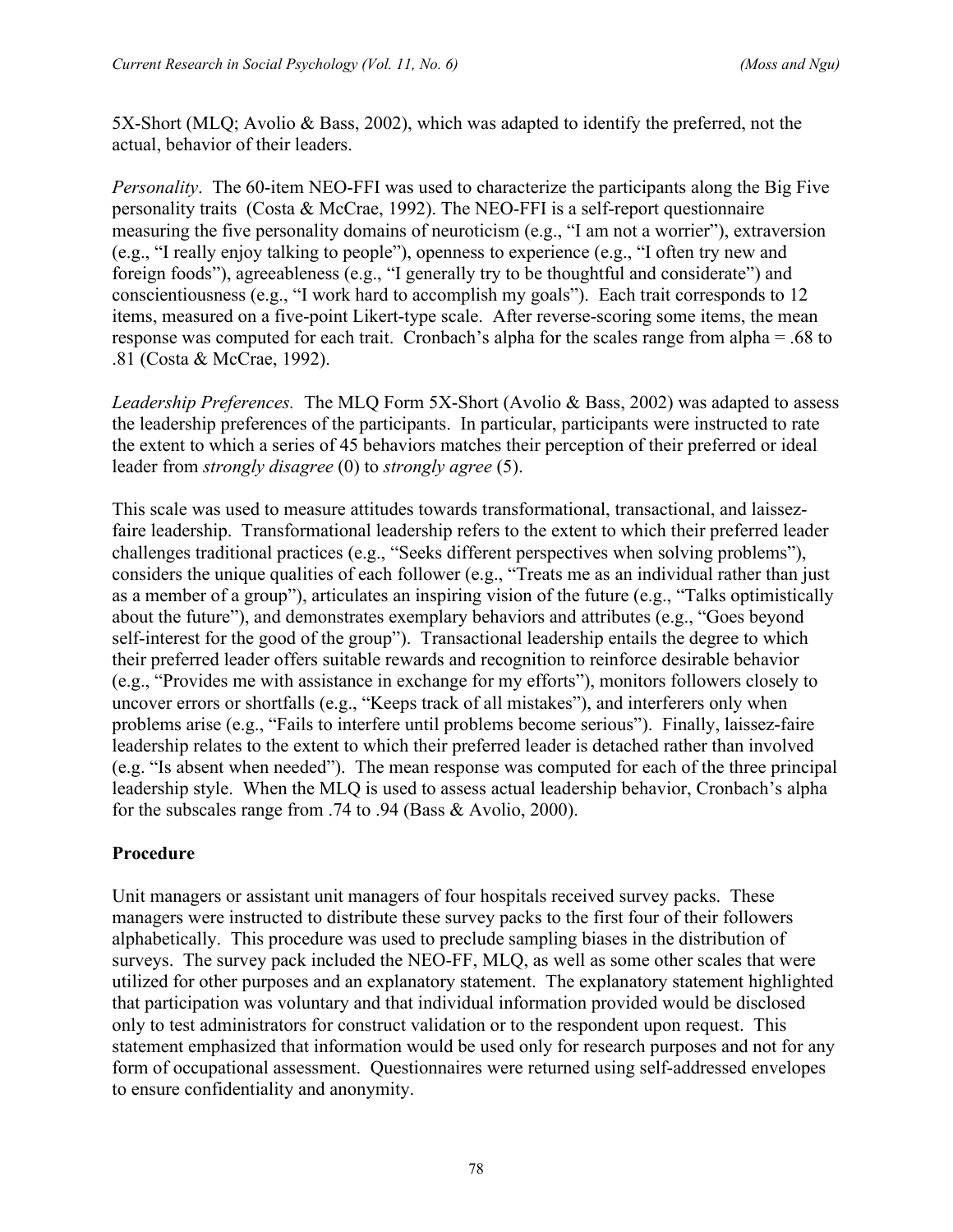## **RESULTS**

#### **Effect of Personality on Leadership Preferences**

Table 1 presents the descriptive statistics, including the Cronbach's alpha associated with the personality scales and leadership preferences. Cronbach's alpha approximated or exceeded .7 in each instance, which represents reasonable internal consistency (Nunnally, 1978).

|                   | Possible | Mean  | Stdev | Cronbach's | N   |
|-------------------|----------|-------|-------|------------|-----|
|                   | range    |       |       | alpha      |     |
| Extraversion      | $1 - 60$ | 18.35 | 7.12  | .80        | 162 |
| Conscientiousness | $1 - 60$ | 30.61 | 5.52  | .71        | 160 |
| <b>Openness</b>   | $1 - 60$ | 28.61 | 5.87  | .70        | 162 |
| Agreeableness     | $1 - 60$ | 34.77 | 5.86  | .75        | 161 |
| Neuroticism       | $1 - 60$ | 37.37 | 6.26  | .85        | 162 |
| Transformational  | $0 - 4$  | 3.27  | .54   | .93        | 162 |
| preference        |          |       |       |            |     |
| Transaction       | $0 - 4$  | 2.07  | .53   | .69        | 162 |
| preference        |          |       |       |            |     |
| Laissez-faire     | $0 - 4$  | .60   | .88   | .69        | 162 |
| preference        |          |       |       |            |     |

#### **Table 1. Descriptive and Psychometric Properties of all Study Variables**

To examine the effect of each personality trait on leadership preferences, a series of three multiple regression analyses were first undertaken. The three analyses were conducted to examine whether the five personality traits are related to attitudes towards transformational, transactional, and laissez-faire leadership respectively. Sex and age were also included as control variables. Before these analyses were undertaken, outliers were sought and statistical assumptions were assessed. No univariate outliers, multivariate outliers, or influential cases were uncovered. Furthermore, no consequential departures from normality, homoscedasticity, or linearity were observed. Table 2 presents the standardized *B* and *t* values that emerged from these regression analyses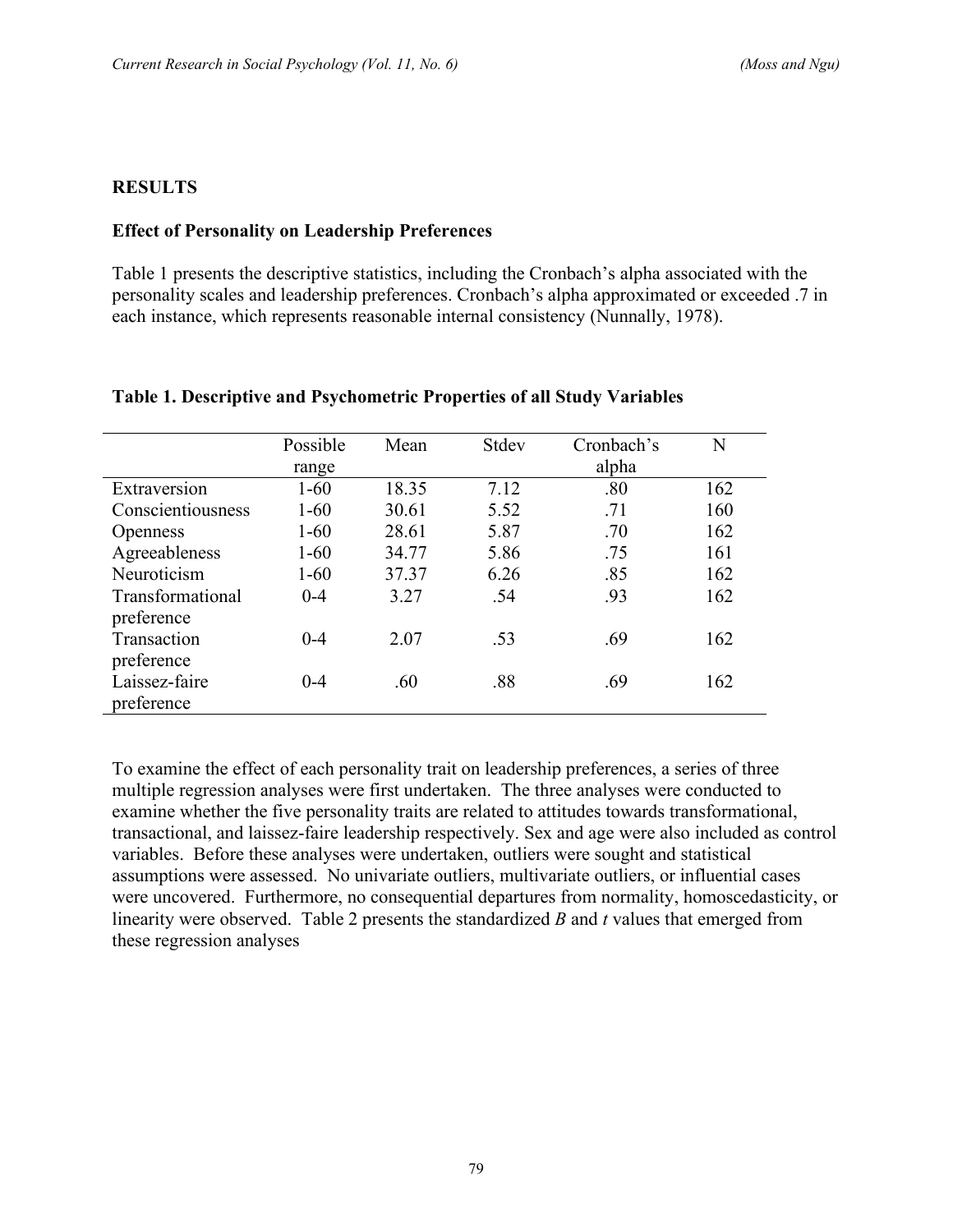|                                                                                         | Transformational |         |          | Transactional |          | Laissez-faire |  |
|-----------------------------------------------------------------------------------------|------------------|---------|----------|---------------|----------|---------------|--|
|                                                                                         | B                |         | B        | t             | B        | T             |  |
| Constant                                                                                |                  | 3.83*** |          | $6.23***$     |          | $3.52***$     |  |
| Age                                                                                     | $-0.09$          | $-1.08$ | 0.12     | 1.51          | 0.08     | 1.05          |  |
| <b>Sex</b>                                                                              | $-0.06$          | $-0.74$ | $-0.08$  | $-1.16$       | 0.02     | 0.30          |  |
| Extraversion                                                                            | 0.18             | $2.00*$ | 0.02     | 0.20          | $-0.02$  | $-0.21$       |  |
| Conscientiousness                                                                       | 0.22             | $2.58*$ | 0.12     | 1.54          | $-0.04$  | $-0.50$       |  |
| <b>Openness</b>                                                                         | $-0.03$          | $-0.40$ | $-0.19$  | $-2.37*$      | $-0.11$  | $-1.43$       |  |
| Agreeableness                                                                           | 0.05             | 0.51    | $-0.38$  | $-4.62**$     | $-0.42$  | $-5.30***$    |  |
| Neuroticism                                                                             | 0.12             | 1.28    | 0.15     | 1.82          | 0.17     | $2.15*$       |  |
| $R^2$                                                                                   | $.10*$           |         | $.24***$ |               | $.30***$ |               |  |
| Adjusted $\mathbb{R}^2$                                                                 | $.06*$           |         | $.20***$ |               | $.27***$ |               |  |
| $\sim$ $\Lambda$ $=$ $\sim$ $\sim$<br>مله مله مله<br>$\sim$<br>$\sim$ 001<br>$\sim$ 0.1 |                  |         |          |               |          |               |  |

#### **Table 2. Regression Analysis Examining whether Personality Traits Predict Preferences towards Transformational, Transactional, and Laissez-Faire Leadership**

\*  $p < .05$ , \*\*  $p < .01$ , \*\*\*  $p < .001$ 

These regression analyses revealed that extraversion and conscientiousness were positively related to preferences towards transformational leadership. Agreeableness and openness were inversely related to preferences towards transactional leadership. Finally, neuroticism was positively associated and agreeableness was negatively associated with preferences towards laissez-faire leadership.

# **Effect of Extraversion on the Relationship between Personality and Leadership Preferences**

A moderated regression analysis was conducted to examine whether extraversion moderated the association between preferences towards laissez-faire leadership and the personality traits conscientiousness and agreeableness. For this regression analyses, the predictors included extraversion, conscientiousness, agreeableness, and the interactions between extraversion and conscientiousness as well as extraversion and agreeableness. To represent these interactions, the corresponding scales were first centered and then multiplied together. A significant interaction implies moderation (Aiken & West, 1991). Table 3 presents the standardized *B* and *t* values that emerged from this analysis.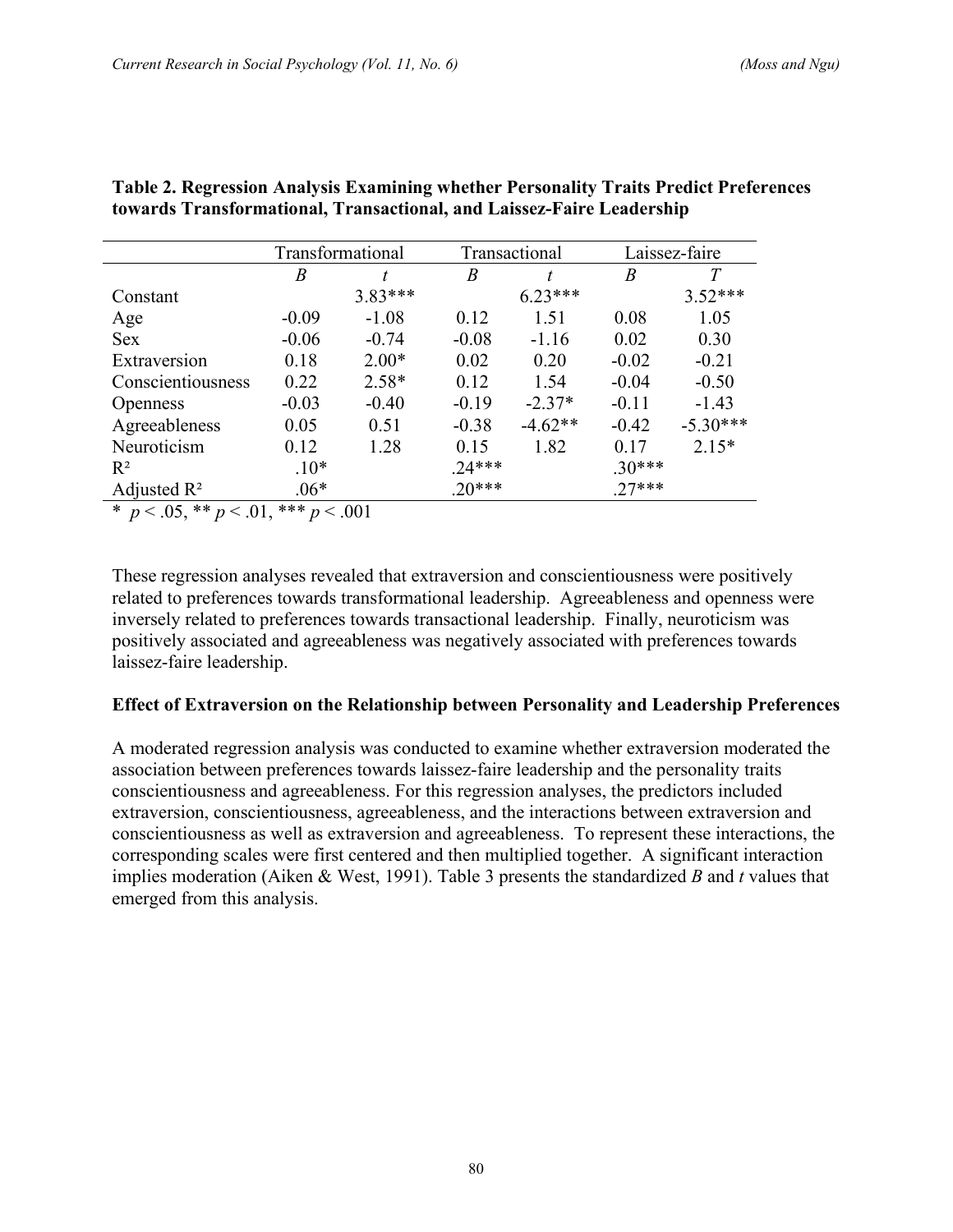|                                             |          | Laissez-faire leadership |  |  |
|---------------------------------------------|----------|--------------------------|--|--|
|                                             | B        |                          |  |  |
| Constant                                    |          | 6.96***                  |  |  |
| Age                                         | 0.00     | $-0.04$                  |  |  |
| <b>Sex</b>                                  | $-0.01$  | $-0.19$                  |  |  |
| Extraversion                                | $-0.14$  | $-2.06*$                 |  |  |
| Agreeableness                               | $-0.45$  | $-6.29***$               |  |  |
| Conscientiousness                           | $-0.07$  | $-0.99$                  |  |  |
| <b>Extraversion x Agreeableness</b>         | 0.23     | $3.42**$                 |  |  |
| <b>Extraversion x Conscientiousness</b>     | 0.17     | $2.57*$                  |  |  |
| $R^2$                                       | $.37***$ |                          |  |  |
| Adjusted $\mathbb{R}^2$                     | $34***$  |                          |  |  |
| * $p < .05$ , ** $p < .01$ , *** $p < .001$ |          |                          |  |  |

**Table 3. Regression Analysis Examining the Moderating Effect of Extraversion on the Relationship between Preferences towards Laissez-Faire Leadership and the Personality Traits Agreeableness and Conscientiousness** 

Table 3 reveals that extraversion moderates the association between agreeableness and preference, as well as the association between conscientiousness and preference, towards laissezfaire leaders. Specifically, the negative B value associated with agreeableness, coupled with the smaller positive *B* value associated with the interaction between extraversion and agreeableness, suggests that agreeableness was inversely related to laissez-faire leadership, although this association diminished as extraversion increased. Furthermore, the positive *B* value associated with the interaction between extraversion and conscientiousness indicates that consciousness was positively related to preferences towards laissez-faire leaders when extraversion was sufficiently elevated; in contrast, consciousness was inversely related to preferences towards laissez-faire leaders when extraversion was sufficiently elevated

#### **Effect of Neuroticism on the Relationship between Personality and Leadership Preferences**

Finally, another moderated regression analysis was undertaken to explore whether neuroticism moderated the association between preferences towards laissez-faire leadership and the personality traits conscientiousness and agreeableness. In this instance, the predictors included neuroticism, conscientiousness, agreeableness, and the interactions between neuroticism and conscientiousness as well as neuroticism and agreeableness. Table 4 reports the standardized *B* and *t* values that emerged from this analysis.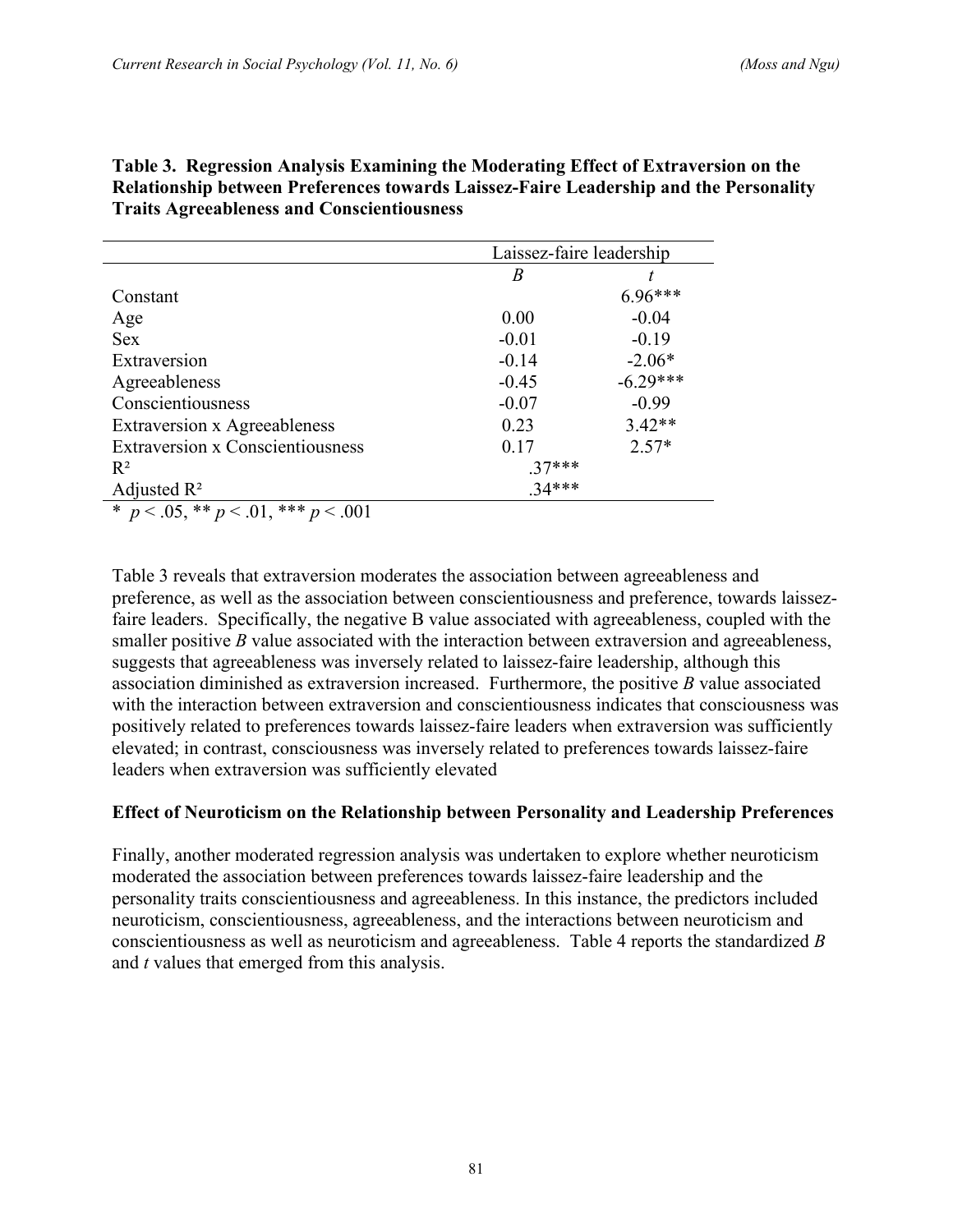|                                                | Laissez-faire leadership |            |  |
|------------------------------------------------|--------------------------|------------|--|
|                                                | B                        |            |  |
| Constant                                       |                          | 1.90       |  |
| Age                                            | 0.09                     | 1.35       |  |
| <b>Sex</b>                                     | $-0.02$                  | $-0.30$    |  |
| Neuroticism                                    | 0.19                     | $2.73**$   |  |
| Agreeableness                                  | $-0.24$                  | $-3.11**$  |  |
| Conscientiousness                              | $-0.03$                  | $-0.39$    |  |
| Neuroticism x Agreeableness                    | $-0.41$                  | $-5.64***$ |  |
| Neuroticism x Conscientiousness                | $-0.06$                  | $-0.97$    |  |
| $R^2$                                          | $.37***$                 |            |  |
| Adjusted $\mathbb{R}^2$                        | $34***$                  |            |  |
| * $p < .05$ , ** $p < .01$ ,<br>*** $p < .001$ |                          |            |  |

**Table 4. Regression Analysis Examining the Moderating Effect of Neuroticism on the Relationship between Preferences towards Laissez-Faire Leadership and the Personality Traits Agreeableness and Conscientiousness** 

Table 4 indicates that neuroticism moderated the association between agreeableness and preference towards laissez-faire leaders. In contrast, neuroticism does not moderate the association between conscientiousness and preference towards laissez-faire leaders. In particular, the negative *B* values associated with agreeableness and the interactions between agreeableness and neuroticism suggests that agreeableness was inversely related to laissez-faire leadership, although this association diminished as neuroticism subsided.

# **DISCUSSION**

This study examines whether preferences towards transformational, transactional, and laissezfaire leadership depended on personality, as represented by the five-factor model. This research thus considers transformational leadership from the perspective of a contingency framework, which maintains that leaders should adapt their behavior to the unique characteristics and preferences of their followers. All of the five personality traits influenced leadership preferences.

In particular, as hypothesized, extraversion was positively related to attitudes towards transformational leadership. This observation aligns with the proposition that extraverts, because of their need for stimulation and sensitivity to reward (e.g., Campbell, Simpson, Stewart, & Manning, 2003; Cooper, Agocha, & Sheldon, 2000, are likely to appreciate the risky initiatives and lofty aspirations that transformational leaders promote. Conscientious individuals also evaluated transformational leaders favourably. This finding is consistent with the argument that conscientious individuals might feel an affinity towards a leader whose behaviors, values, and practices mirror their own.

Consistent with the hypotheses, openness was negatively related to attitudes towards transactional leaders, perhaps because these feel these leaders might stifle their need for variety and novelty. Agreeableness was also inversely related to attitudes towards transactional leaders.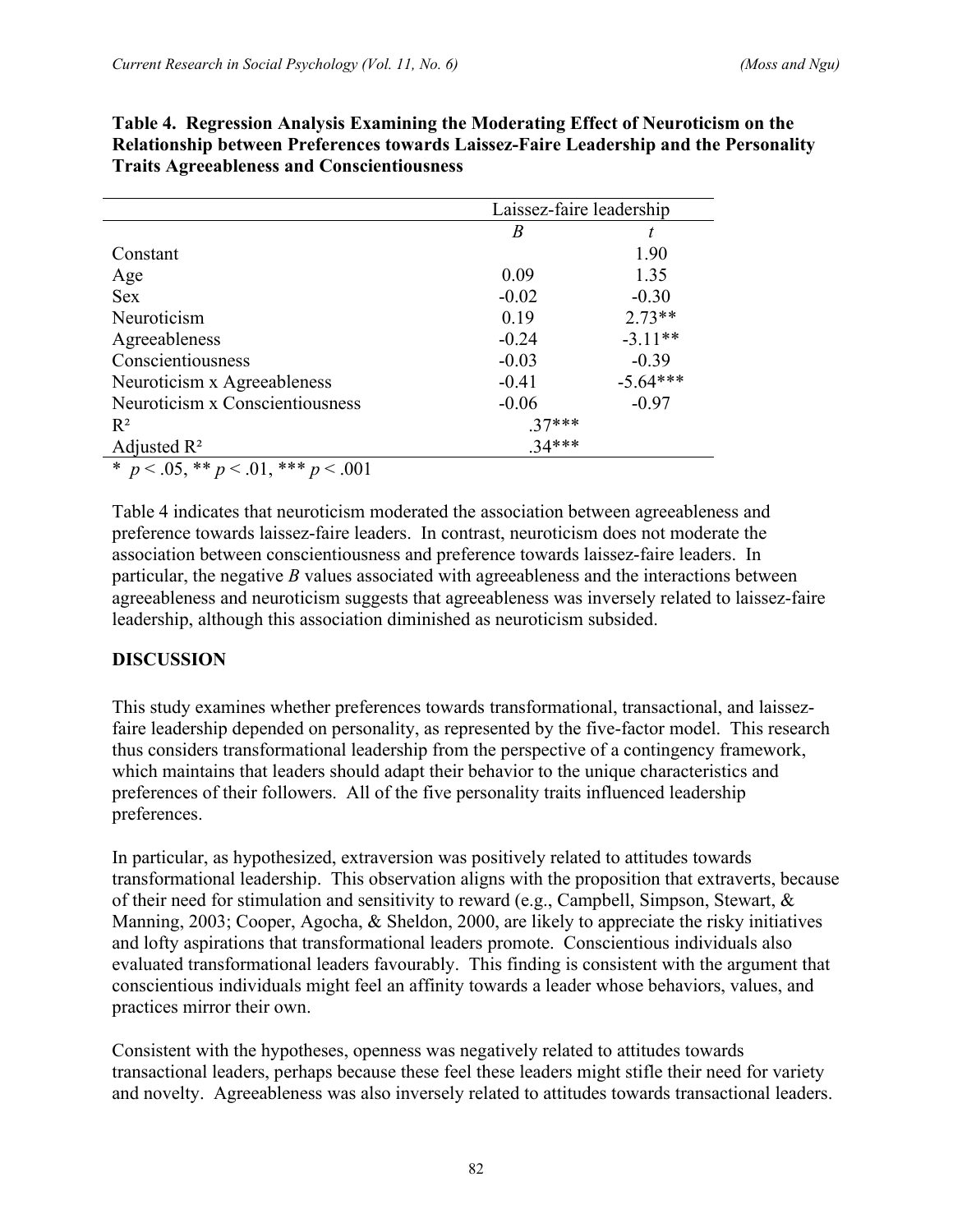Presumably, agreeable individuals, who strive to shun confrontation (e.g., Suls, Martin, & David, 1998), might feel threatened by the prospect of conflict that transactional leaders confer. That is, transactional leaders often strive to uncover and redress shortfalls, an emphasis called management by exception (e.g., Avolio & Bass, 2002; Bass, 1985), and this inclination is likely to entail criticism and thus possible conflict. Finally, individuals who exhibit neuroticism were more likely than were other participants to favour laissez-faire leadership. Individuals with elevated levels of neuroticism might regard leaders as a potential threat; this sense of threat might diminish if the leaders seem detached rather than involved.

These observations, although hypothesized, could nevertheless be ascribed to an alternative explanation. In particular, consistent with the attraction-selection-attrition model (see Bretz, Jr., Ash, & Dreher, 1989), the personality of followers might dictate the environments in which they tend to operate. Extraverted individuals, for example, might typically work with transformational leaders. Over time, employees might begin to prefer the leadership style in which they are familiar. This explanation does not contradict the assertion that personality influences leadership preferences; instead, this explanation merely suggests the relationship between personality and leadership preference could be ascribed to variations in past experience.

Not all the hypothesized effects of personality traits were corroborated. Specifically, openness to experience did not coincide with a preference towards transformational leaders. This finding does not support the contention that transformational leaders offer the opportunities for novelty that open individuals seek. Transformational leaders, however, also promote collective goals, which could potentially compromise the sense of independence that open, and in particular creative, individuals tend to enjoy (e.g. Gough, 1979). In short, open individuals might feel that transformational leaders could foster novelty and change but might also stifle independence.

As hypothesized, extraversion and neuroticism moderated the impact of agreeableness and conscientiousness on attitudes towards laissez-faire leaders. Specifically, when extraversion was elevated, agreeable as well as unconscientious employees become cognizant of the benefits they could accrue from laissez-faire leaders. As a consequence, agreeableness was positively related and conscientiousness was inversely related to evaluations of laissez-faire leaders. These relationships diminished as extraversion subsided.

Conversely, when neuroticism was elevated, agreeable employees become more inclined to recognize the difficulties they could experience if their leaders adopt a laissez-faire style. Therefore, as neuroticism increased, the positive relationship between agreeableness and preferences towards laissez-faire leaders began to diminish. Neuroticism, however, did not influence the association between agreeableness and preferences towards laissez-faire leaders.

One limitation of these findings, however, is that an emphasis on gains rather than losses was not directly measured. The effects of extraversion and neuroticism, therefore, could potentially be ascribed to other characteristics of these traits. Future research, therefore, could examine whether an emphasis on gains or losses, perhaps as gauged through measures of regulatory focus (Higgins, 1997, 1998), mediate the effects of extraversion and neuroticism. Future research could also determine whether sex moderates the relationship between personality and leadership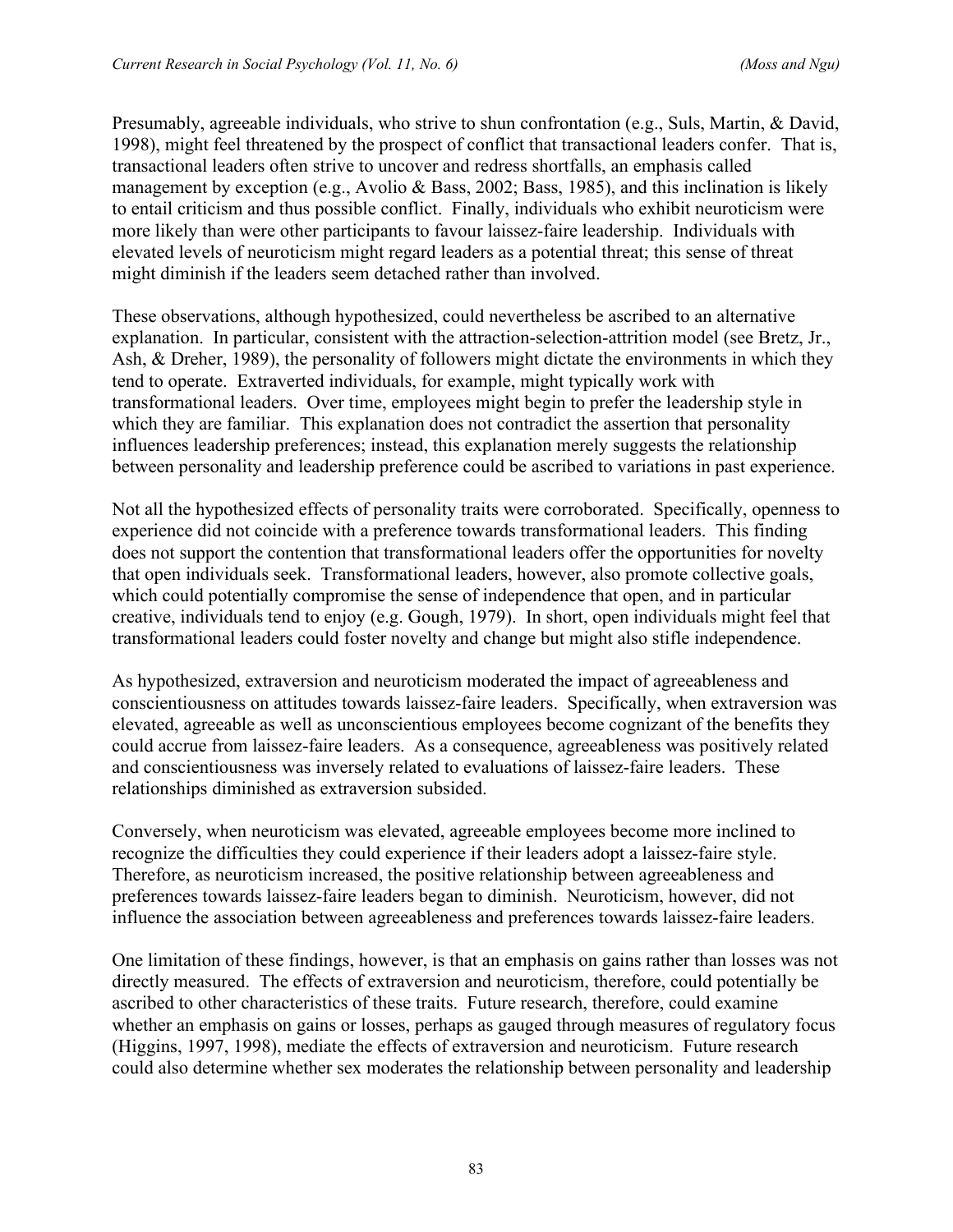preferences. This study could not establish the effect of sex because relatively few males work in the nursing sector.

Regardless, the findings of this study do indicate that not all employees prefer transformational leadership to the same extent. Introverted or unconscientious individuals were less likely than were their extraverted and conscientious colleagues to evaluate transformational leaders favorably. Transformational leadership, therefore, might not align with the preferences of all employees and, thus, might not universally enhance job satisfaction. This observation does not suggest that leaders should necessarily accommodate the preferences of their followers. Leaders, for example, should not become more inclined to adopt a laissez-faire approach because their followers exhibit elevated levels of neuroticism. Nevertheless, leaders need to be aware of the affective reaction of different followers. They might, for example, recognize they might be more likely to be conceptualized as a threat to followers who demonstrate neuroticism and thus introduce measures to alleviate these adverse attitudes.

# **REFERENCES**

Aiken, L. S., & West, S. G. (1991). *Multiple regression: Testing and interpreting interactions*. Newbury Park, CA: Sage Publications.

Ashton, M. C., Lee, K., & Son, C. (2000). Honesty as the sixth factor of personality: Correlations with Machiavellianism, primary psychopathy, and social adroitness. *European Journal of Personality, 14*, 359-368.

Ashton, M. C., Lee, K., & Paunonen, S. V. (1999). What is the central feature of extraversion?: Social attention versus reward sensitivity. *Journal of Personality and Social Psychology, 83*, 245-251.

Ashton, M. C., Lee, K., Perugini, M., Szarota, P., de Vries, R. E., Di Blas, L., et al. (2004). A six-factor structure of personality-descriptive adjectives: Solutions from psycholexical studies in seven languages. *Journal of Personality and Social Psychology, 86*, 356-366

Avolio, B. J., & Bass, B. M. (2002). *Manual for the Multifactor Leadership Questionnaire (Form 5X)*. Redwood City: Mindgarden.

Barling, J., Weber, T., & Kelloway, E. K. (1996). Effects of transformational leadership training on attitudinal and financial outcomes: A field experiment. *Journal of Applied Psychology, 81*, 827-832.

Barrick, M.R., & Mount, M.K. (1991). The Big Five personality dimensions and job performance: A meta-analysis. Personnel Psychology, 44,1-26.

Bass, B. M. (1985). *Leadership and performance beyond expectations*. New York: Free Press.

Bass, B. M., & Avolio, B. J. (1990). Developing transformational leadership: 1992 and beyond. *Journal of European Industrial Training, 14*, 21-27.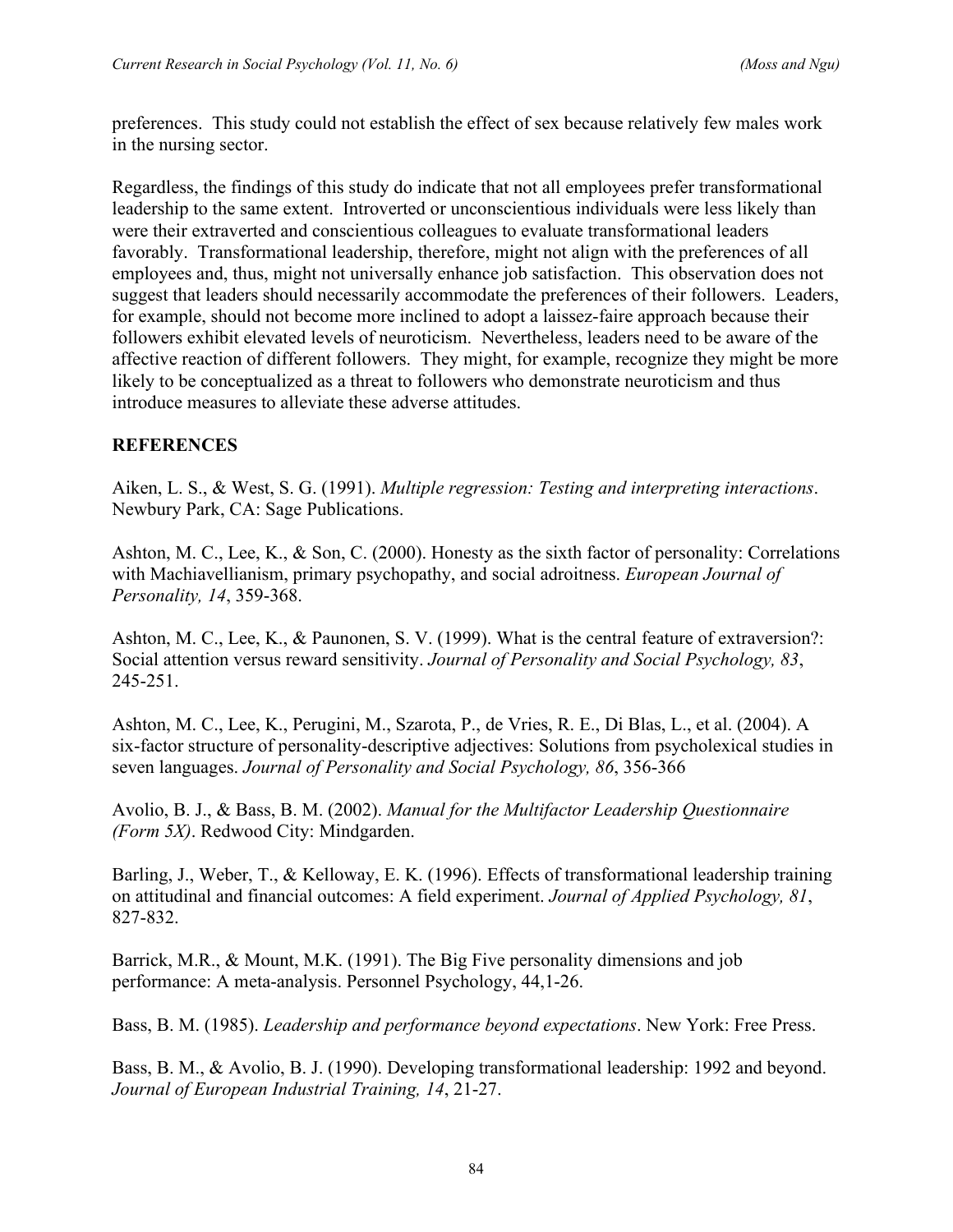Bass, B. M., & Avolio, B. J. (1994). *Improving organizational effectiveness through transformational leadership*. Thousand Oaks, CA: Sage.

Bass, B. M., & Avolio, B. J. (1997). *Full range leadership development: Manual for the Multifactor Leadership Questionnaire*. Palo Alto, CA: Mindgarden.

Bass, B. M., & Avolio, B. J. (2000). *Technical report for the MLQ* (2nd ed.). Redwood: Mind Garden.

Becker, P. (1999). Beyond the Big Five. *Personality and Individual Difference,26*, 511-530.

Bretz, R. D., Jr., Ash, R. A., & Dreher, G. F. (1989). Do people make the place? An examination of the attraction-selection-attrition hypothesis. *Personnel Psychology, 42*, 561-581.

Bullock, W. A. & Gilliland, K. (1993). Eysenck's arousal theory of introversion-extraversion: A converging measures investigation. *Journal of Personality and Social Psychology, 64*, 113-123.

Burke, L. A., & Witt, L. A. (2002). Moderators of the openness to experience-performance relationships. *Journal of Managerial Psychology, 17*, 712-721.

Bycio, P., Hackett, R. D., & Allen, J. S. (1995). Further assessments of Bass's (1985) conceptualization of transactional and transformational leadership. *Journal of Applied Psychology, 80*, 468-478.

Byrne, D. (1971). The attraction paradigm. New York: Academic Press.

Byrne, D., Clore, G. I., & Smeaton, G. (1986). The attraction hypothesis: Do similar attitudes affect anything? *Journal of Personality and Social Psychology, 51*, 1167-1170.

Byrne, Z. S., Stoner, J., Thompson, K. R., & Hochwater. W. (2005). The interactive effects of conscientiousness, work effort, and psychological climate on job performance. *Journal of Vocational Behavior, 66*, 326-338.

Campbell, L., Simpson, J. A., Stewart, M., & Manning, J. (2003). Putting personality in social context: Extraversion, emergent leadership, and the availability of rewards. *Personality and Social Psychology Bulletin, 29*, 1547-1559.

Carless, S. A., Mann, L., & Wearing, A. J. (1996). Transformational leadership and teams: An examination of the Bass and Kouzes-Posner models. In K. W. Parry (Ed.), *Leadership research and practice: Emerging themes and new challenges* (pp. 77-91). Melbourne, Australia: Pitman Publishing.

Carver, C. S., Sutton, S. K., & Scheier, M. F. (2000). Action, emotion, and personality: Emerging conceptual integration. *Personality and Social Psychology Bulletin, 26*, 741–751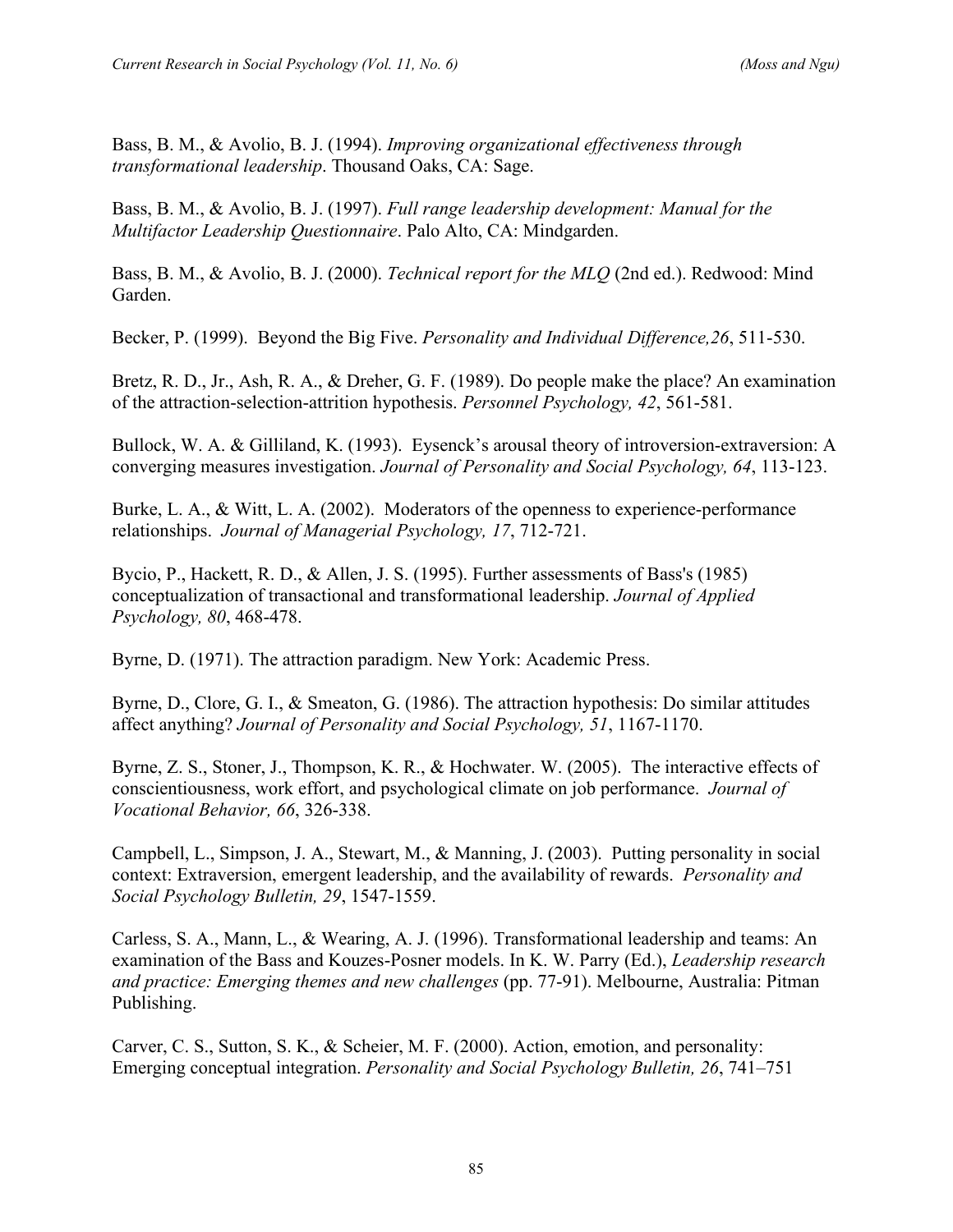Conger, J. A. (1999). Charismatic and transformational leadership in organizations: An insider's perspective on these developing streams of research. *Leadership Quarterly, 10*, 145-179.

Conger, J. A., Kanungo, R. N., & Menon, S. T. (2000). Charismatic leadership and follower effects. *Journal of Organizational Behavior, 21*, 747-767.

Cooper, M. L., Agocha, V. B., & Sheldon, M. S. (2000). A motivational perspective on risky behaviors: The role of personality and affect regulatory processes. *Journal of Personality, 68*, 1059-1088.

Costa, P. T. Jr., & McRae, R. R. (1992). *Revised NEO Personality Inventory (NEO-PI-R) and NEO Five-Factor Inventory (NEO-FFI) professional manual*. Odessa, Florida: Psychological Assessment Resources, Inc.

Dansereau, F., Jr., Graen, G., & Haga, W. J. (1975). A vertical dyad linkage approach to leadership within formal organizations: A longitudinal investigation of the role making process. *Organizational Behavior and Human Performance, 13*, 46-78.

Dornic, S., & E., Bo. (1990). Extraversion, neuroticism, and noise sensitivity. *Personality and Individual Differences, 11*, 989-992.

Dvir, T., & Shamir, B. (2003). Follower developmental characteristics as predicting transformational leadership: A longitudinal field study. *Leadership Quarterly, 14*(3), 327-344.

Ehrhart, M. G., & Klein, K. J. (2001). Predicting followers' preferences for charimatic leadership: The influence of follower values and personality. *Leadership Quarterly, 12*(2), 153- 179.

Elliot, A. J., & Thrash, T. M. (2002). Approach-avoidance motivation in personality: Approach and avoidance temperaments and goals*. Journal of Personality and Social Psychology, 82*, 804- 818.

Epitropaki, O., & Martin, R. (2005). From ideal to real: A longitudinal study of the role of implicit leadership theories on leader-member exchanges and employee outcomes. *Journal of Applied Psychology, 90*, 659-676.

Eysenck, H. J. (1982). Attention and arousal: Cognition and performance. Berlin: Springer.

Fiedler, F. E. (1967). *A theory of leadership effectiveness*. New York: McGraw Hill.

Fiske, S. T., & Taylor, S. E. (1991). Social cognition (2nd ed.). *New York, NY: McGraw-Hill Book Company.* 

Flood, P. C., Hannan, E., Smith, K. G., Turner, T., West, M. A., & Dawson, J. (2000). Chief executive leadership style, consensus decision making, and top management team effectiveness. *European Journal of Work & Organizational Psychology, 9*, 401-420.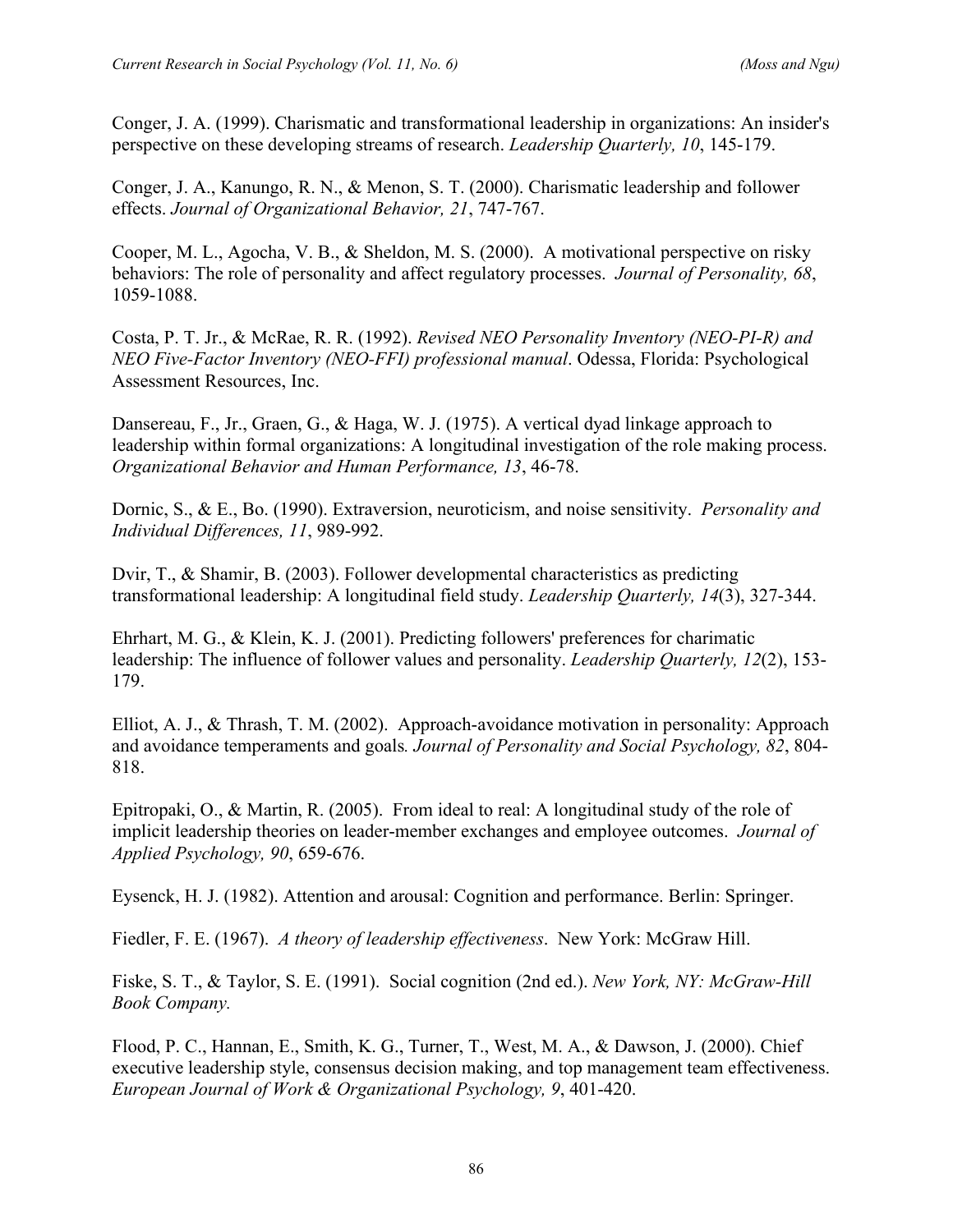Ford, C. M., & Gioia, D. A. (2000). Factors influencing creativity in the domain of managerial decision making. *Journal of Management, 26*, 705-732.

Goldberg, L. R. (1992). The development of markers for the Big-Five factor structures. *Psychological Assessment*, *4,* 26-42.

Goldberg, L. R. (1993). The structure of phenotypic personality traits. *American Psychologist*, *48*, 26-34.

Gough, H. G. (1979). A creative personality scale for the Adjective Check List. *Journal of Personality and Social Psychology, 37*, 1398–1405.

Graen, G., & Cashman, J. F. (1975). A role-making model in formal organizations: A developmental approach. In J. G. Hunt & L. L. Larson (Eds*.), Leadership frontiers* (pp. 143- 165). Kent, OH: Kent State University Press.

Graen, G., & Schiemann, W. (1978). Leader-member agreement: A vertical dyad linkage approach. *Journal of Applied Psychology, 63*, 206-212

Graen, G., Novak, M. A., & Sommerkamp, P. (1982). The effects of leader-member exchange and job design on productivity and satisfaction: Testing a dual attachment model. *Organizational Behavior and Human Performance, 30*, 109-131.

Gray, J. A. (1970). The psychophysiological basis of introversion-extroversion. *Behavior Research and Therapy, 8*, 249–266.

Gray, J. A. (1982). *The neuropsychology of anxiety: An inquiry into the functions of the septohippocampal system*. New York: Oxford University Press.

Haslam, S. A., Oakes, P. J., & Turner, J. C. (1996). Social identity, self-categorization, and the perceived homogeneity of ingroups and outgroups: The interaction between social motivation and cognition. In R. M. Sorrentino & E. T.

Higgins (Eds.), *Handbook of motivation and cognition, Vol. 3: The interpersonal context* (pp. 182-222). New York, NY: Guilford Press.

Hersey, P., & Blanchard, K. (1977). *Management of organizational behavior: Utilizing human resources (3rd ed).* Englewood Cliffs, NJ: Prentice-Hall.

Higgins, E. T. (1997). Beyond pleasure and pain. *American Psychologist, 52*, 1280-1300.

Higgins, E. T. (1998). Promotion and prevention: Regulatory focus as a motivational principle. In M. P. Zanna (Ed.), *Advances in experimental social psychology* (Vol. 30, pp. 1-46). New York: Academic Press.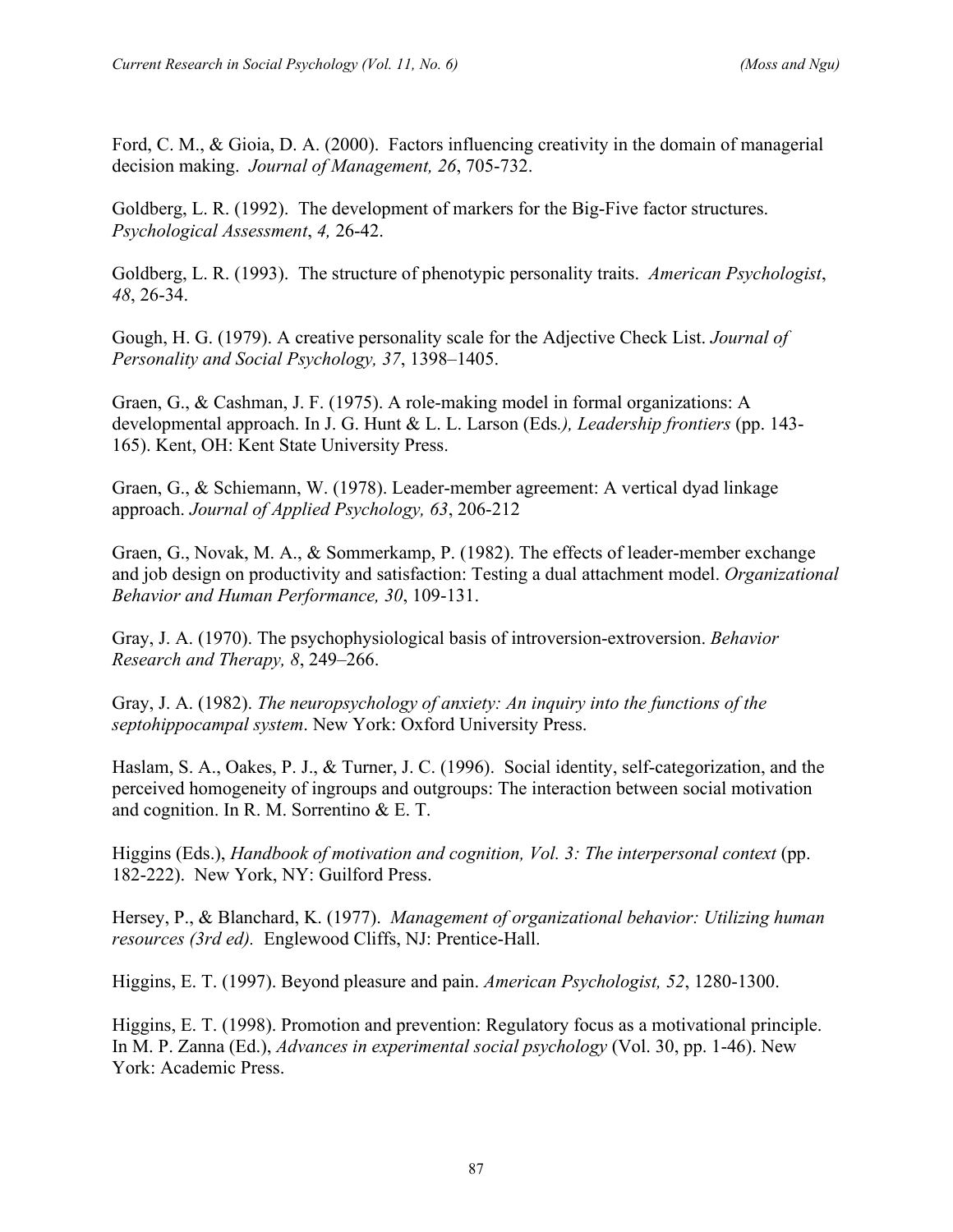Hogan, R. (1983). A socioanalytic theory of personality. In M. M. Page (Ed.), *1982 Nebraska Symposium on Motivation* (pp. 55-89). Lincoln: University of Nebraska Press.

Hough, L.M., & Schneider, R.J. (1996). Personality traits, taxonomies, and applications in organizations. In K.R. Murphy (Ed.), Individual Differences and Behavior in Organizations (pp. 31-88). San Francisco: Jossey-Bass.

House, R. J. (1971). A Path Goal Theory of leader effectiveness. *Administrative Science Quarterly*, *16,* 321–338.

House, R. J., & Mitchell, T. R. (1997). Path-goal theory of leadership. In R. P. Vecchio, (Ed.), *Leadership: Understanding the dynamics of power and influence in organizations* (pp. 259-273). Notre Dame, IN: University of Notre Dame Press.

Hughes, R. L., Ginnett, R. C., & Curphy, G. J. (1998). Contingency theories of leadership. In G. R. Hickman (Ed.), *Leading organizations: Perspectives for a new era* (pp. 141-157). Thousand Oaks, CA: Sage.

Infante, D. A., & Rancer, A. S. (1982). A conceptualization and measure of argumentativeness. *Journal of Personality Assessment, 46*, 72-80

Judge, T. A., & Ilies, R. (2002). Relationship of personality to performance motivation: A metaanalytic review. *Journal of Applied Psychology, 87*, 797 – 807.

Jung, D. I. (2001). Transformational and transactional leadership and their effects on creativity in groups. *Creativity Research Journal, 13*, 185-195.

Kanfer, R., & Ackerman, P. L. (2000). Individual differences in work motivation: Further explorations of a trait framework. *Applied Psychology: An International Review, 49,* (3), 470 – 482.

Kinsbourne, M., & Bemporad, M. (1984). Lateralization of emotion: A model and the evidence. In N. A. Fox & R. J. Davidson (Eds.), *The psychology of affective development* (pp. 259-292). Hillsdale, NJ: Erlbaum.

Kirkpatrick, S. A., & Locke, E. A. (1996). Direct and indirect effects of three core charismatic leadership components on performance and attitudes. *Journal of Applied Psychology, 81*, 36-51.

Lee, K., Ogunfowora, B., & Ashton, M. C. (2005). Personality traits beyond the Big Five: Are they within the HEXACO space? *Journal of Personality, 73*, 1437-1463

Lucas, R. E., Diener, E., Grob, A., Suh, E. M., & Shao, L. (2000). Cross-cultural evidence for the fundamental features of Extraversion. *Journal of Personality and Social Psychology, 79*, 452- 468.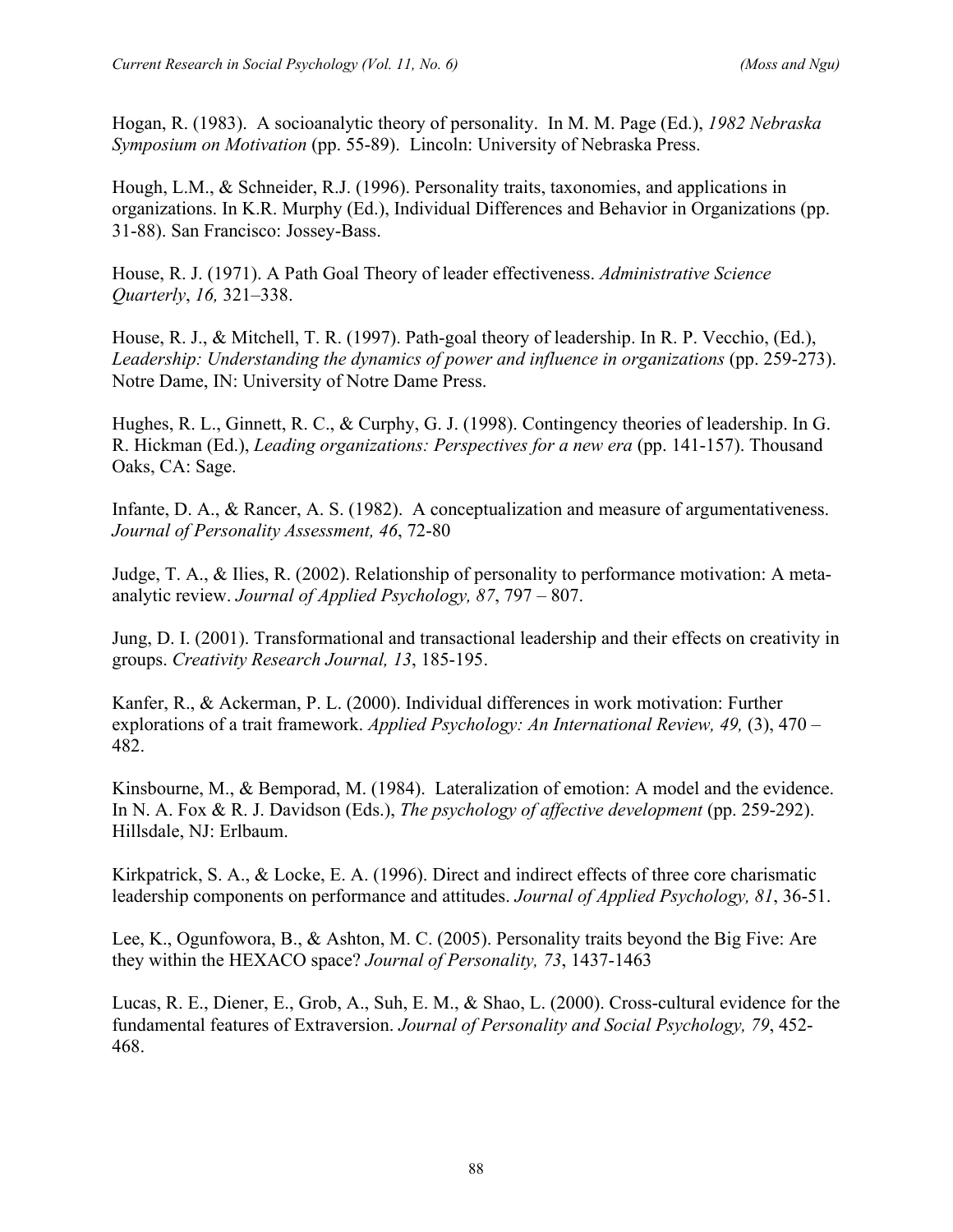Martin, R., & Epitropaki, O. (2001). Role of organizational identification on implicit leadership theories (ILTs), transformational leadership and work attitudes. *Group Processes & Intergroup Relations, 4*, 247-262.

McAdams, D. P. (1992). The five-factor model in personality: A critical appraisal. *Journal of Personality*, *60*, 329-361.

McColl-Kennedy, J. R., & Anderson, R. D. (2002). Impact of leadership style and emotions on subordinate performance. *The Leadership Quarterly, 13*, 545-559.

McCrae, R. R., & Costa, P. T. (1987). Validation of the five-factor model of personality across instruments and observers. *Journal of Personality and Social Psychology, 52*, 81–90.

Meier, B. P., & Robinson, M. D. (2004). Does quick to blame mean quick to anger? The role of agreeableness in dissociating blame and anger. *Personality and Social Psychology Bulletin, 30*, 856-867.

Murtha, T.C., Kanfer, R., & Ackerman, P.L. (1996). Towards an interactionist taxonomy of personality and situations: An integrative situational-dispositional representation of personality traits. Journal of Personality and Social Psychology, 71, 193-207.

Nunnally, J. C. (1978). *Psychometric theory (2<sup>nd</sup> edition)*. New York: McGraw-Hill.

Ones, D. S., Viswesvaran, C., & Schmidt, F. L. (1993). Comprehensive meta-analysis of integrity test validities: Findings and implications for personnel selection and theories of job performance. *Journal of Applied Psychology*, *78*, 679-703.

Pelham, B. W., Mirenberg, M. C., Jones, J. T. (2002). Why Susie sells seashells by the seashore**:** Implicit egotism and major life decisions. *Journal of Personality & Social Psychology, 82,* 469- 487.

Peters, L. H., Hartke, D. D., & Pohlmann, J. T. (1985). Fiedler's Contingency Theory of Leadership: An application of the meta-analysis procedures of Schmidt and Hunter. *Psychological Bulletin, 97*, 274-285

Piedmont, R. L. (1999). Does spirituality represent the sixth factor of personality? Spiritual transcendence and the Five-Factor Model. *Journal of Personality, 67*, 985-1013

Porter, L. W., & Bigley, G. A. (2001). Motivation and transformational leadership: Some organizational context issues. In M. Erez & U. Kleinbeck (Eds.), *Work motivation in the context of a globalizing economy* (pp. 279-291). Mahwah, NJ: Lawrence Erlbaum Associates, Publishers.

Ramanaiah, N. V., Sharpe, J. P., & Byravan, A. (1999). Hardiness and major personality factors. *Psychological Reports, 84*, 497-500.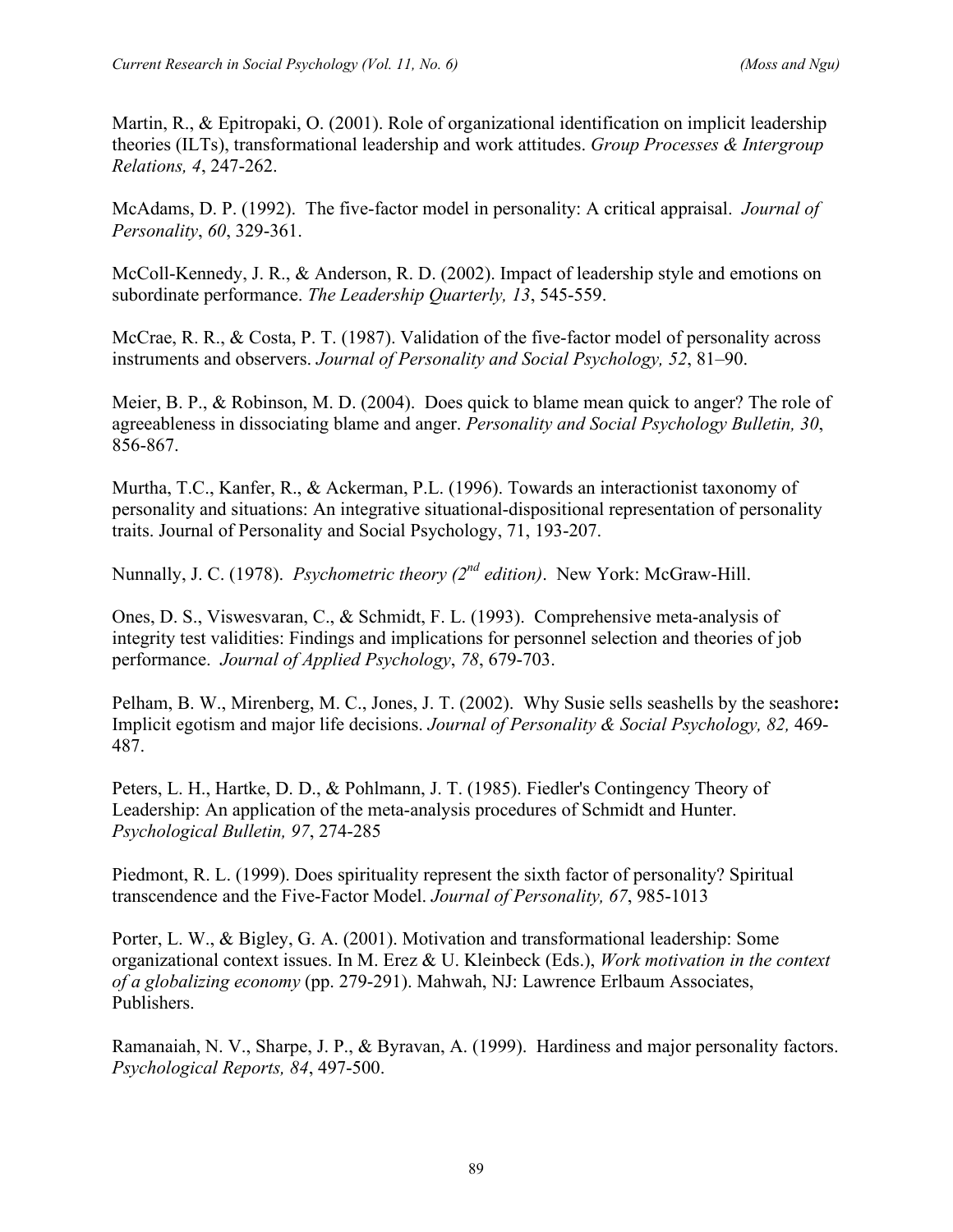Rankin, K. P. et al. (2004). Right and left medial orbitofrontal volumes show an opposite relationship to agreeableness in FTD. *Dementia and Geriatric Cognitive Disorders,17*, 328-332.

Rokeach, M. (1960). *The open and closed mind*. New York: Basic Books.

Rothbart, M. K., Ahadi, S. A., & Evans, D. E. (2000). Temperament and personality: Origins and outcomes. *Journal of Personality and Social Psychology*, *78*, 122-135.

Shin, S. J., & Zhou, J. (2003). Transformational leadership, conservation, and creativity: Evidence from Korea. *Academy of Management Journal, 46*, 703-714.

Sosik, J. J. (1997). Effects of transformational leadership and anonymity on idea generation in computer-mediated groups. *Group & Organization Management, 22*, 460-487.

Sosik, J. J., Avolio, B. J., Kahai, S. S., & Jung, D. I. (1998). Computer-supported work group potency and effectiveness: The role of transformational leadership, anonymity, and task interdependence. *Computers in Human Behavior, 14*, 491-511.

Sosik, J. J., & Dionne, S. D. (1997). Leadership styles and Deming's behavior factors. *Journal of Business & Psychology, 11*, 447-462.

Suls, J., Martin, R., & David, J. P. (1998). Person-environment fit and its limits: Agreeableness, neuroticism, and emotional reactivity to interpersonal conflict. *Personality and Social Psychology Bulletin, 24*, 88-98.

Tett, R. P., & Burnett, D. D. (2003). A Personality Trait-Based Interactionist Model of job performance. *Journal of Applied Psychology, 88,* 500-517.

Turner, J. C., Hogg, M. A., Oakes, P. J., Reicher, S. D., & Wetherell, M. S. (1987). *Rediscovering the social group: A self-categorization theory*. Cambridge, MA: Basil Blackwell, Inc.

Vecchio, R. P., & Boatwright, K. J. (2002). Preferences for idealized styles of supervision. *Leadership Quarterly, 13*, 327-342.

Witt, L. A., Brown, L. A., Barrick, M. R., & Mount, M. K. (2002). The interactive effects of conscientiousness and agreeableness on job performance. *Journal of Applied Psychology, 87*, 164-169.

Wofford, J. C., Whittington, J. L., & Goodwin, V. L. (2001). Follower motive patterns as situational moderators for transformational leadership effectiveness. *Journal of Managerial Issues, 13*, 196-211.

Yammarino, F. J., Spangler, W. D., & Bass, B. M. (1993). Transformational leadership and performance: A longitudinal investigation. *Leadership Quarterly, 4*, 81-102.